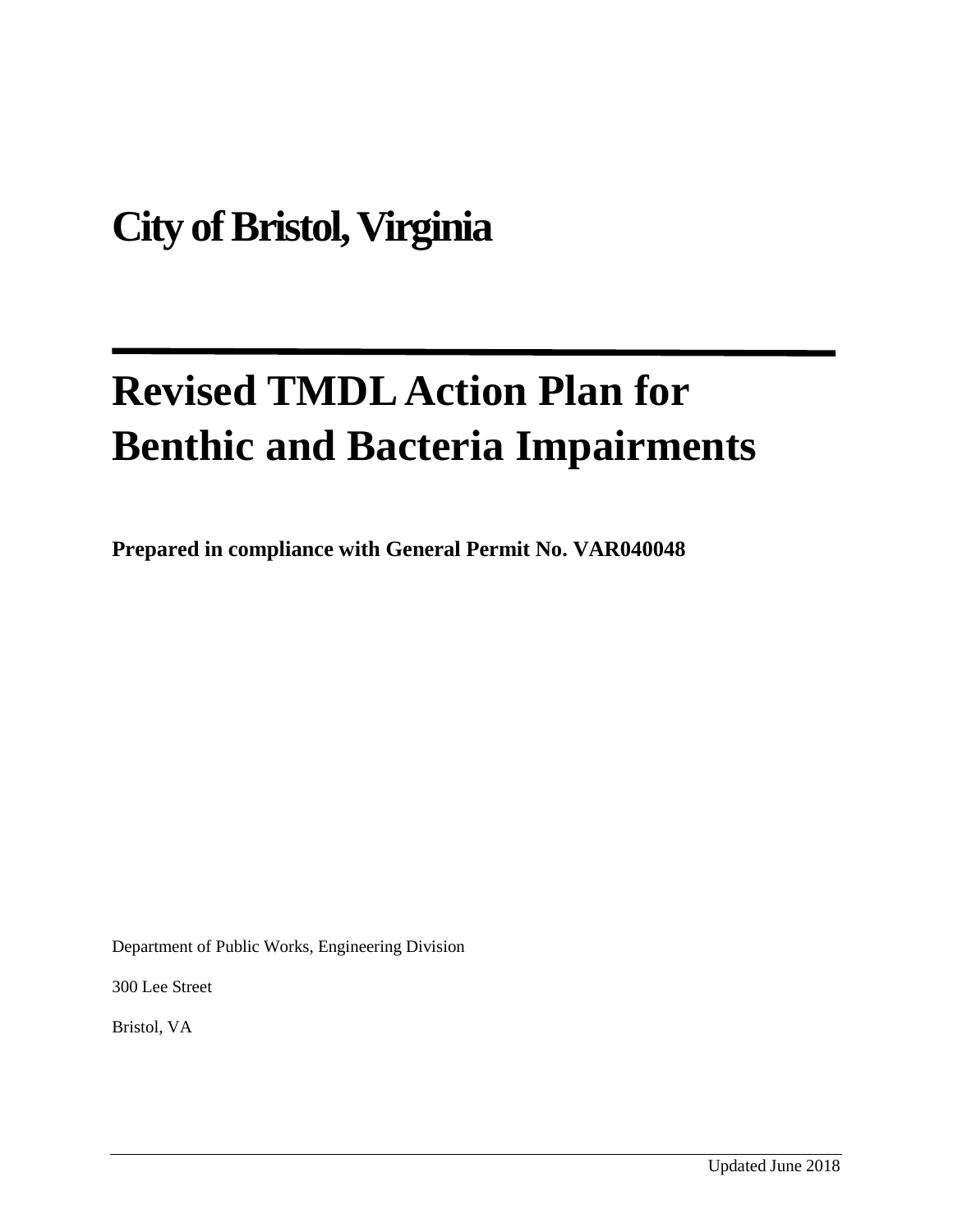## **CERTIFICATION**

"I certify under penalty of law that this document and all attachments were prepared under my direction or supervision in accordance with a system designed to assure that qualified personnel properly gather and evaluate the information submitted. Based on my inquiry of the person or persons who manage the system, or those persons directly responsible for gathering the information, the information submitted is, to the best of my knowledge and belief, true, accurate, and complete. I am aware that there are significant penalties for submitting false information, including the possibility of fine and imprisonment for knowing violations."

Sull Clot

Name

C. 1, MANAGER

Title

 $6/18/18$ 

Date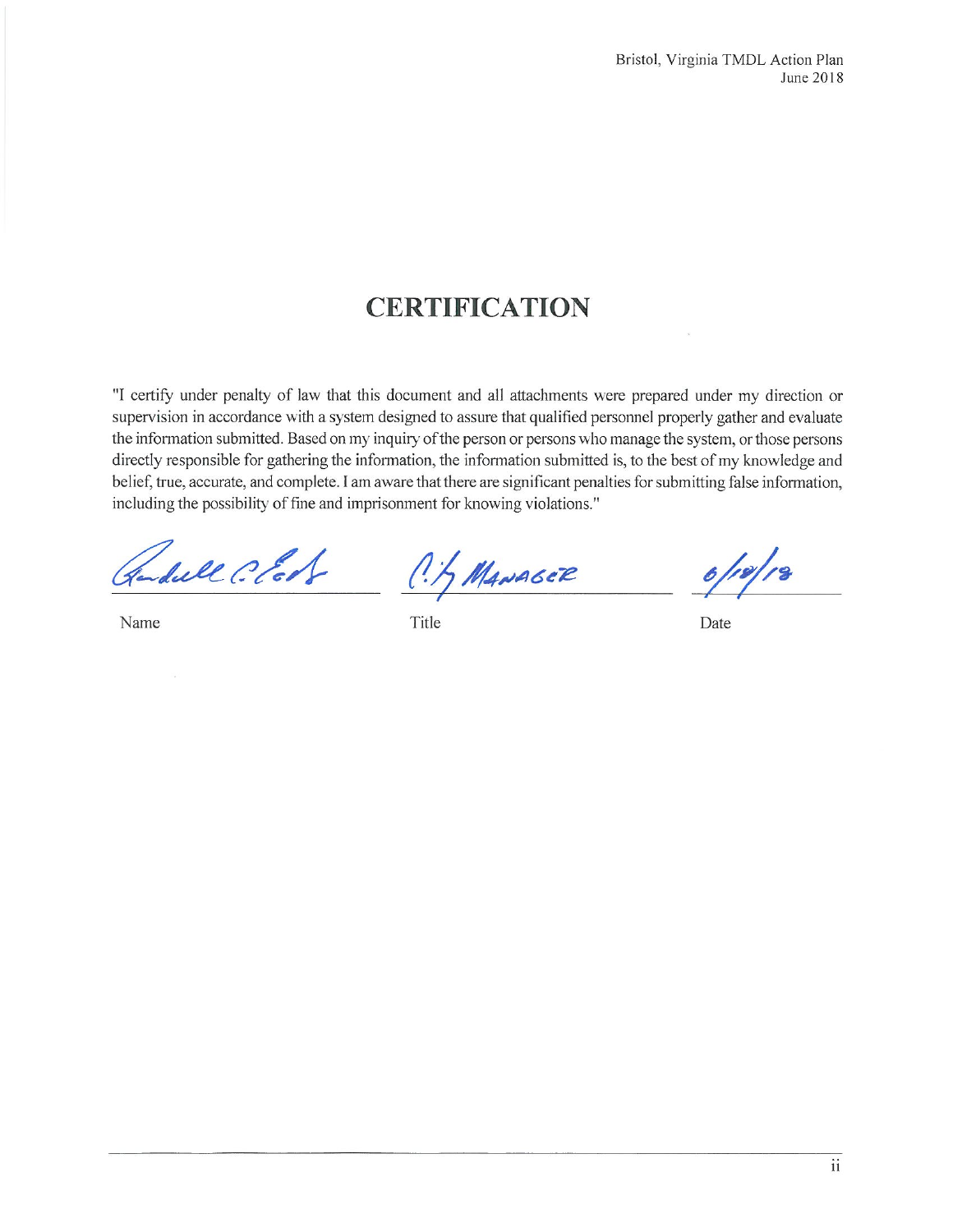## City of Bristol, Virginia

## Revised TMDL Action Plan for Benthic and Bacteria Impairments

## **Table of Contents**

|    | 1.1 |                                                                                                                                                                                                                                                                                                                                                                                                                                                                                                                                                              |  |  |
|----|-----|--------------------------------------------------------------------------------------------------------------------------------------------------------------------------------------------------------------------------------------------------------------------------------------------------------------------------------------------------------------------------------------------------------------------------------------------------------------------------------------------------------------------------------------------------------------|--|--|
|    | 1.2 |                                                                                                                                                                                                                                                                                                                                                                                                                                                                                                                                                              |  |  |
| 2. |     | $\textcolor{red}{\textbf{TMDL}\textcolor{red}{\textbf{}}\textcolor{blue}{\textbf{}}\textcolor{blue}{\textbf{}}\textcolor{blue}{\textbf{}}\textcolor{blue}{\textbf{}}\textcolor{blue}{\textbf{}}\textcolor{blue}{\textbf{}}\textcolor{blue}{\textbf{http}}\textcolor{blue}{\textbf{http}}\textcolor{blue}{\textbf{http}}\textcolor{blue}{\textbf{http}}\textcolor{blue}{\textbf{http}}\textcolor{blue}{\textbf{http}}\textcolor{blue}{\textbf{http}}\textcolor{blue}{\textbf{http}}\textcolor{blue}{\textbf{http}}\textcolor{blue}{\textbf{http}}\textcolor{$ |  |  |
|    | 2.1 |                                                                                                                                                                                                                                                                                                                                                                                                                                                                                                                                                              |  |  |
|    | 2.2 |                                                                                                                                                                                                                                                                                                                                                                                                                                                                                                                                                              |  |  |
| 3. |     |                                                                                                                                                                                                                                                                                                                                                                                                                                                                                                                                                              |  |  |
|    | 3.1 |                                                                                                                                                                                                                                                                                                                                                                                                                                                                                                                                                              |  |  |
|    | 3.2 |                                                                                                                                                                                                                                                                                                                                                                                                                                                                                                                                                              |  |  |
| 4. |     |                                                                                                                                                                                                                                                                                                                                                                                                                                                                                                                                                              |  |  |
|    | 4.1 |                                                                                                                                                                                                                                                                                                                                                                                                                                                                                                                                                              |  |  |
|    | 4.2 |                                                                                                                                                                                                                                                                                                                                                                                                                                                                                                                                                              |  |  |
|    | 4.3 |                                                                                                                                                                                                                                                                                                                                                                                                                                                                                                                                                              |  |  |
| 5. |     |                                                                                                                                                                                                                                                                                                                                                                                                                                                                                                                                                              |  |  |
| 6. |     |                                                                                                                                                                                                                                                                                                                                                                                                                                                                                                                                                              |  |  |
| 7. |     |                                                                                                                                                                                                                                                                                                                                                                                                                                                                                                                                                              |  |  |
|    |     |                                                                                                                                                                                                                                                                                                                                                                                                                                                                                                                                                              |  |  |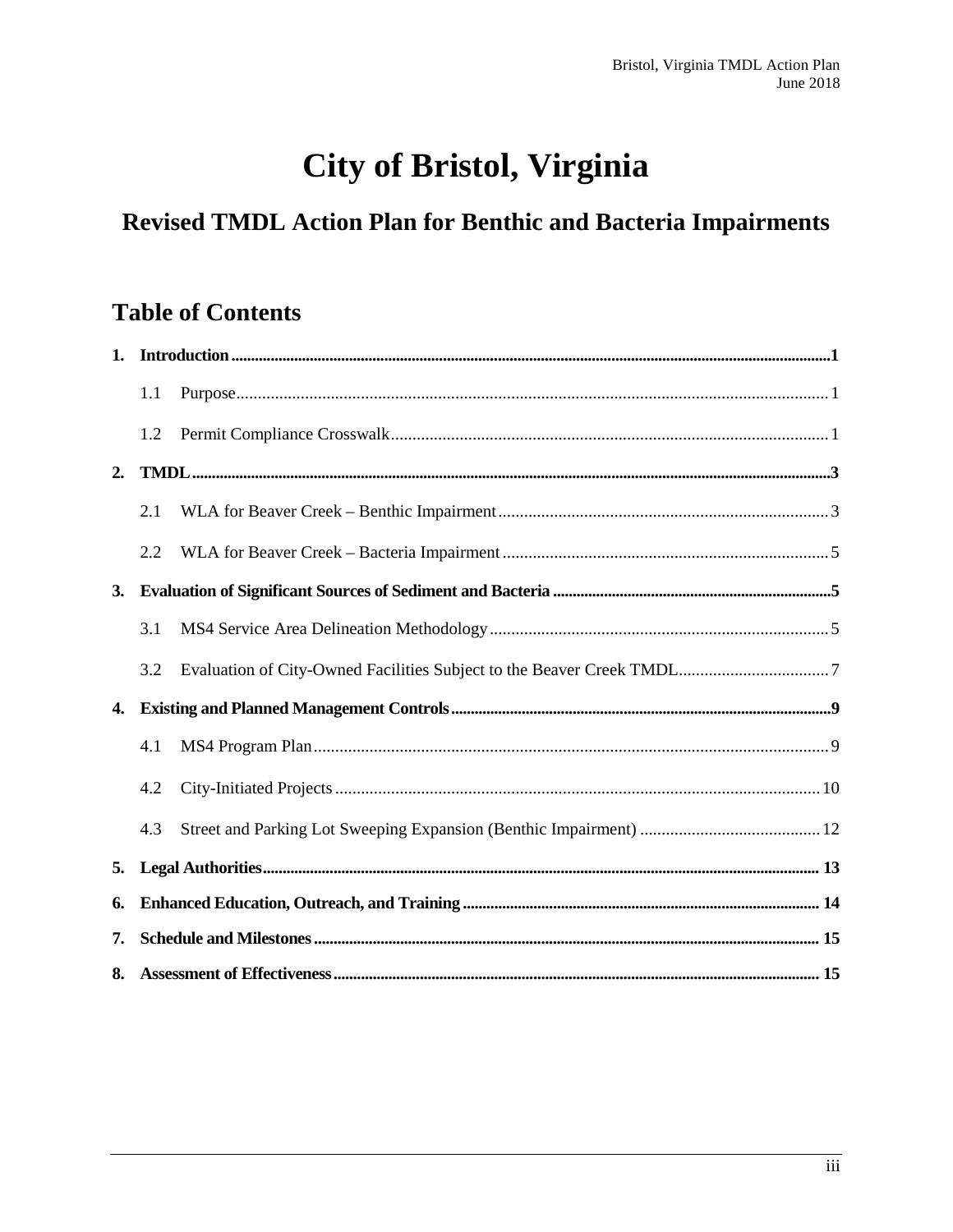## **Tables**

| Table 3-B – Bristol Facilities Subject to the Beaver Creek TMDL Where Site Visits Were Performed  7 |
|-----------------------------------------------------------------------------------------------------|
| Table 4-A - MS4 Program Plan Components Related to Addressing the Benthic and Bacteria TMDLs 9      |
|                                                                                                     |
|                                                                                                     |
|                                                                                                     |
|                                                                                                     |
|                                                                                                     |
|                                                                                                     |

## **Maps**

|--|--|--|--|--|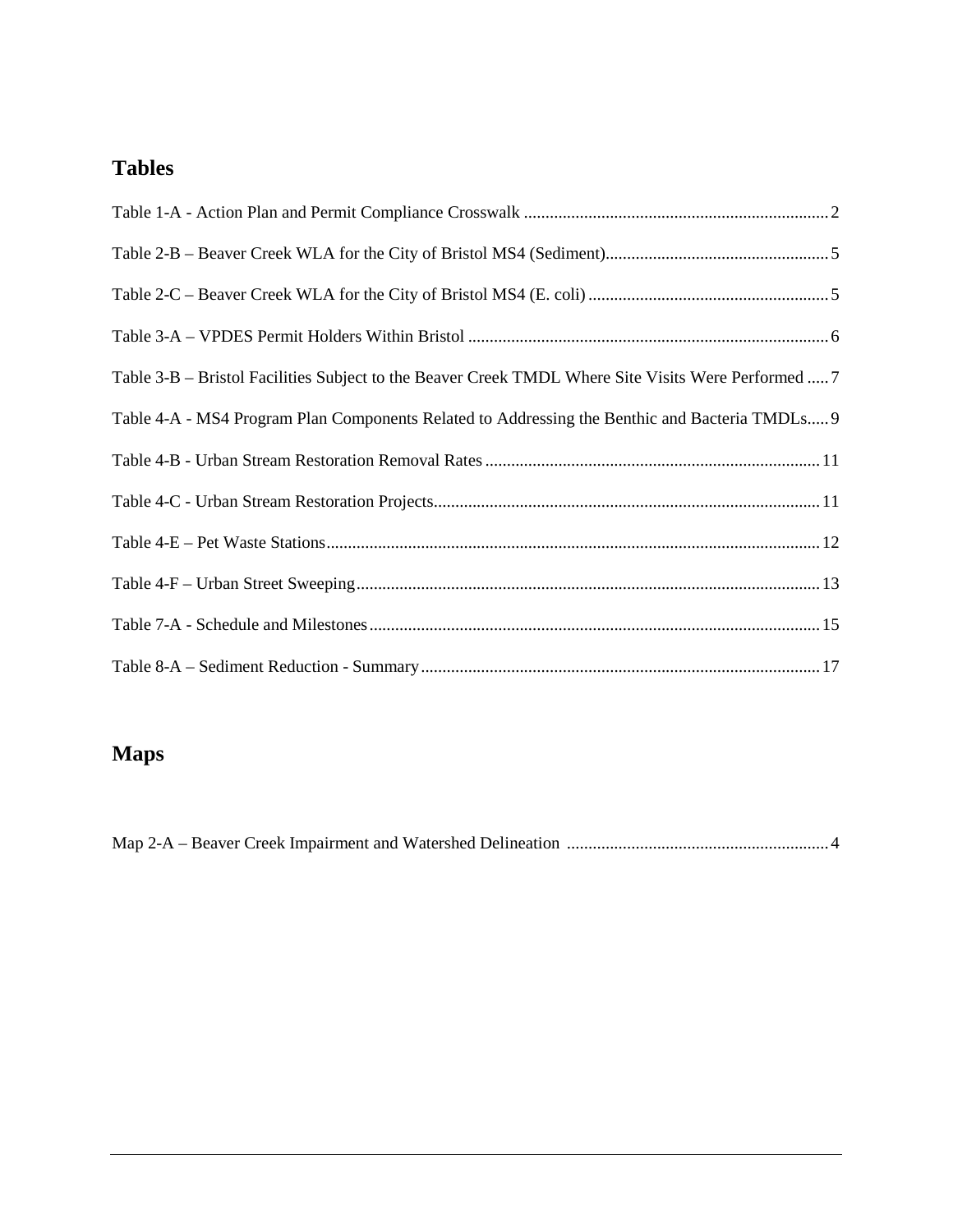## **City of Bristol, Virginia**

### **TMDL Action Plan for Benthic and Bacteria Impairments**

#### <span id="page-4-0"></span>**1. Introduction**

#### 1.1 Purpose

<span id="page-4-1"></span>This TMDL Action Plan documents how the City of Bristol, Virginia (City) intends to meet the "Special Condition for Approved TMDLs Other Than the Chesapeake Bay TMDL" in Section I, Part B of the General Permit for Discharges from Small Municipal Separate Storm Sewer Systems (MS4s), henceforth referred to as "the MS4 permit". The City's most recent MS4 permit (VAR040048) was issued by the Virginia Department of Environmental Quality (DEQ) effective July 1, 2013 and will expire June 30, 2018. The TMDL Action Plan was originally approved by DEQ on January 25, 2016. The action plan has subsequently been updated to address a revised TMDL for the Beaver Creek watershed and observations noted by DEQ in a letter dated March 7, 2018.

The MS4 permit requires the development and implementation of action plans for impaired streams where a Total Maximum Daily Load (TMDL) assigns a waste load allocation (WLA) to the City that has been approved by the State Water Control Board. A TMDL establishes the maximum amount of a pollutant that can enter a water body without violating water quality standards.

The City is subject to two TMDLs for Aquatic Life Use (benthic) and *E. coli* (bacteria) impairments to Beaver Creek. Both TMDLs were originally addressed in a single publication entitled *TMDL Development for the Beaver Creek Watershed*. The publication was approved by the State Water Control Board on December 2, 2004. In 2016, the TMDLs were reassessed and revised. A publication entitled *Bacteria and Benthic Total Maximum Daily Load (TMDL) Revision for Beaver Creek Located in Bristol City and Washington County, Virginia* (henceforth referred to as TMDL document) was approved by the State Water Control Board on December 12, 2016. This TMDL document assigns revised WLAs to the City for sediment and *E. coli.* However, it is important to note that the TMDL document does not impose a reduction requirement on the City for either pollutant.

A TMDL was also developed for Little Creek for bacteria impairments, but a WLA was not assigned to the City. Therefore, the Little Creek TMDL is not addressed in this TMDL Action Plan.

#### 1.2 Permit Compliance Crosswalk

<span id="page-4-2"></span>Table 1-A provides an overview of the organization of this plan and how each section addresses the City's MS4 permit and the draft guidance provided by DEQ dated April 2015.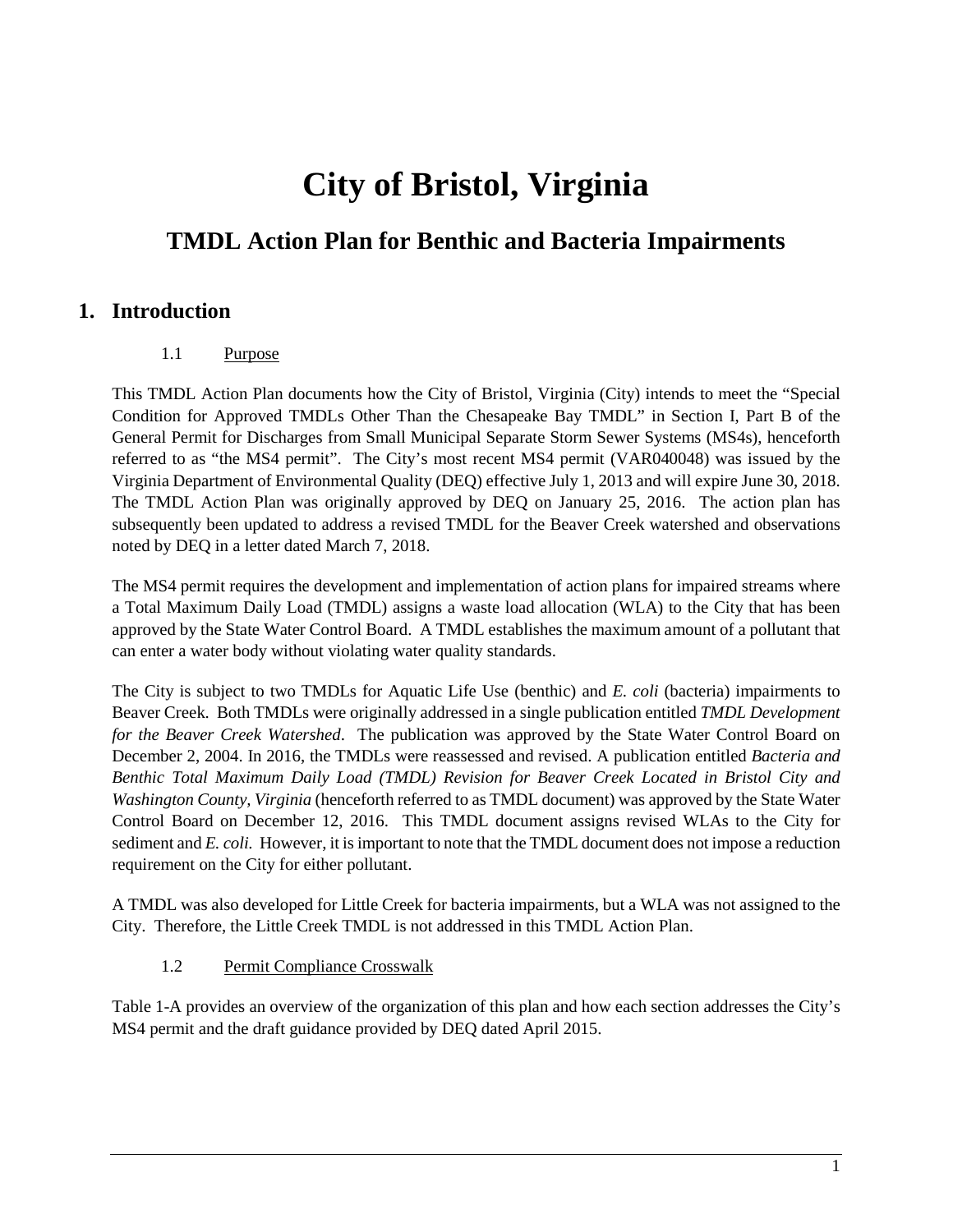<span id="page-5-0"></span>

| <b>Action Plan</b><br><b>Action Plan Element</b>                              |                                | <b>DEQ Action Plan Guidance</b>                                                                                                                                                                                                                                                                                                                                                                                                                              | <b>MS4 Permit</b> |
|-------------------------------------------------------------------------------|--------------------------------|--------------------------------------------------------------------------------------------------------------------------------------------------------------------------------------------------------------------------------------------------------------------------------------------------------------------------------------------------------------------------------------------------------------------------------------------------------------|-------------------|
|                                                                               |                                | The name(s) of the final TMDL report(s)<br>$1_{\cdot}$                                                                                                                                                                                                                                                                                                                                                                                                       | Section I.B       |
| Section 1                                                                     | Introduction                   | The pollutant(s) causing the impairment(s)<br>2.                                                                                                                                                                                                                                                                                                                                                                                                             | Section I.B.2.a   |
| Section 2                                                                     | <b>TMDL</b>                    | The WLA(s) assigned to the MS4<br>3.                                                                                                                                                                                                                                                                                                                                                                                                                         | Section I.B.2.b   |
| Evaluation of<br>Significant Sources of<br>Section 3<br>Sediment and Bacteria |                                | Significant sources of Pollutants of Concern (POC) from facilities of concern<br>4.<br>owned or operated by the MS4 operator that are not covered under a separate<br>Virginia Pollutant Discharge Elimination System (VPDES) permit. A significant<br>source of pollutant(s) from a facility of concern means a discharge where the<br>expected pollutant loading is greater than the average pollutant loading for the<br>land use identified in the TMDL; | Section I.B.2.d   |
| <b>Existing and Planned</b><br>Section 4<br><b>Management Controls</b>        |                                | 5.<br>Existing or new management practices, control techniques, and system design<br>and engineering methods that have been or will be implemented as part of the<br>MS4 Program Plan that are applicable to reducing the pollutant identified in the<br>WLA;                                                                                                                                                                                                | Section I.B.2.b   |
| Section 5<br><b>Legal Authorities</b>                                         |                                | Legal authorities such as ordinances, state and other permits, orders, specific<br>6.<br>contract language, and inter-jurisdictional agreements applicable to reducing the<br>POCs identified in each respective TMDL;                                                                                                                                                                                                                                       | Section I.B.2.a   |
| <b>Enhanced Education,</b><br>Section 6<br>Outreach, and Training             |                                | Enhancements to public education, outreach, and employee training programs to<br>7.<br>also promote methods to eliminate and reduce discharges of the POC(s) for<br>which a WLA has been assigned;                                                                                                                                                                                                                                                           | Section I.B.2.c   |
| Schedule and<br>Section 7<br>Milestones                                       |                                | 8.<br>A schedule of interim milestones and implementation of the items in 5, 6, and 7;                                                                                                                                                                                                                                                                                                                                                                       | Section I.B.2.e   |
|                                                                               | Assessment of<br>Effectiveness | Methods to assess TMDL Action Plans for their effectiveness in reducing the<br>9.<br>pollutants identified in the WLAs; and                                                                                                                                                                                                                                                                                                                                  | Section I.B.2.e   |
| Section 8                                                                     |                                | 10. Measurable goals and the metrics that the permittee and Department will use to<br>track those goals (and the milestones required by the permit). Evaluation metrics<br>other than monitoring may be used to determine compliance with the TMDL(s).                                                                                                                                                                                                       | Section I.B.2.e   |

#### **Table 1-A - Action Plan and Permit Compliance Crosswalk**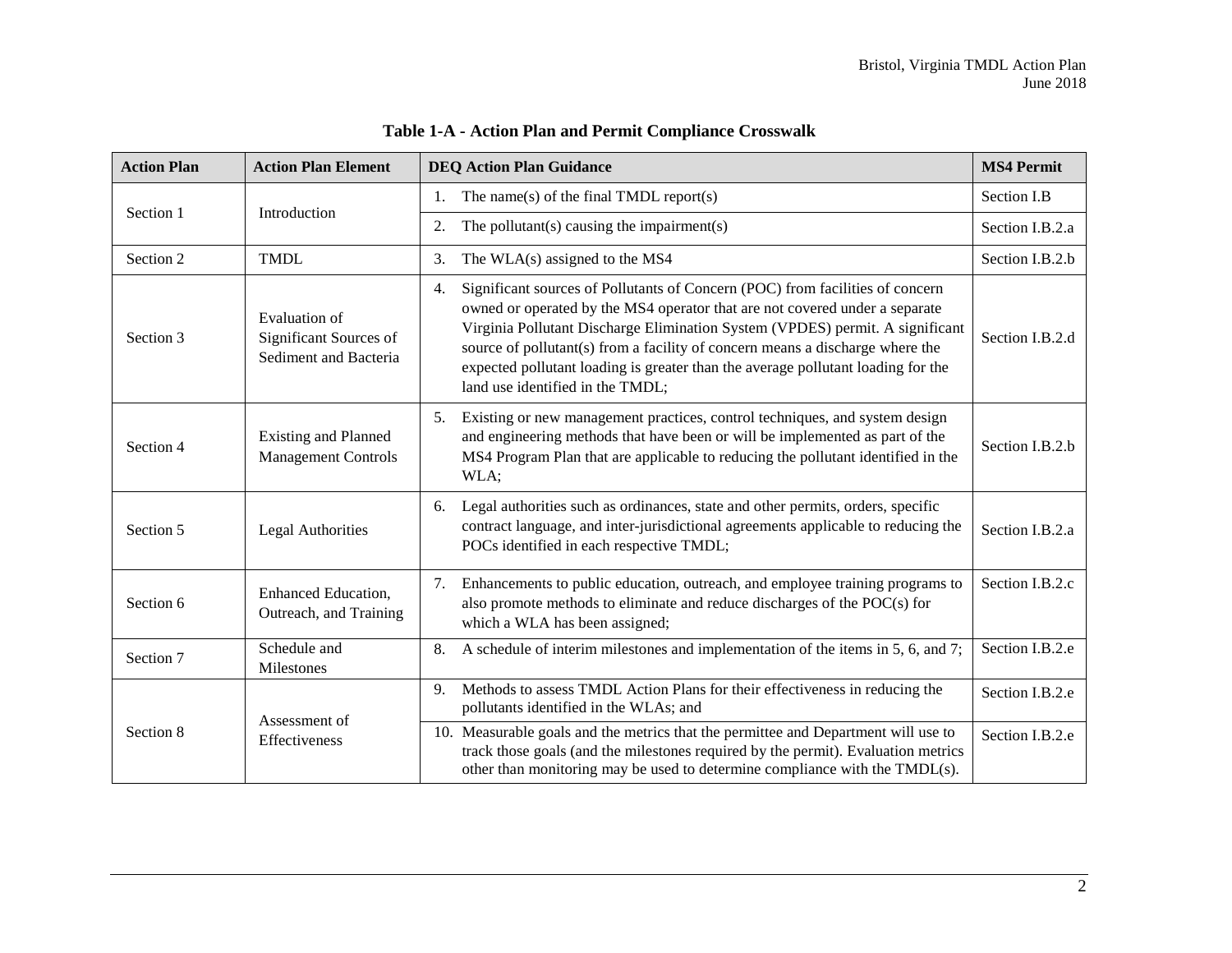#### <span id="page-6-0"></span>**2. TMDL**

 $\overline{\phantom{a}}$ 

The TMDL equals the sum of the point source waste load allocation (WLA), the nonpoint source load allocation (LA), and margin of safety (MOS). The City of Bristol MS4 is considered a point source and is therefore assigned a WLA for sediment and bacteria. The difference between the existing total load from the City's MS4 and the allocated WLA is the target reduction for which the City is responsible.

The Beaver Creek watershed has an area of 22,598 acres, with  $\sim$ [1](#page-6-2)% contributed from Tennessee<sup>1</sup>. The watershed area within the City is approximately 5,538 acres.

The impaired segments of Beaver Creek total 14.7 miles in length and extend from the Route 611 Bridge, near the headwaters (in Washington County), to the Virginia/Tennessee state line (within the City of Bristol). This includes approximately 8.23 miles of impaired segment located within the City.

The watershed area and impaired segments that are addressed by the TMDLs are shown in Map 2-A. The details of each WLA are provided in the remainder of this section. For MS4/VSMP permits, the permittee may address the TMDL WLAs for stormwater through iterative implementation of programmatic BMPs. Each City of Bristol MS4 load was aggregated with a portion of the adjacent VDOT MS4 load due to continuity of the system.

#### 2.1 WLA for Beaver Creek – Benthic Impairment

<span id="page-6-1"></span>The TMDL document indicates that the benthic impairment is caused by sediment. The TMDL document states that the total existing sediment loading in Beaver Creek is calculated at 2,592.64 tons per year (t/yr). The TMDL for Beaver Creek is set to 2,551.90 t/yr (1 of 3 scenarios), which equals a 1.57% reduction. However, both the existing sediment load and the WLA for the City of Bristol MS4 are 159.97 t/yr. This results in a 0% reduction from existing conditions to achieve the TMDL. The total sediment loading allocations for Beaver Creek are summarized in Table 2-A while the City's WLA and target reduction are summarized in Table 2-B.

<span id="page-6-2"></span> $<sup>1</sup>$  As noted in the TMDL document, a portion of the Beaver Creek watershed within Tennessee is used for modeling</sup> and estimating loads. Regulatory application is limited to Virginia. DEQ determined that the TMDL can be attained without reductions from the Tennessee portion of the watershed.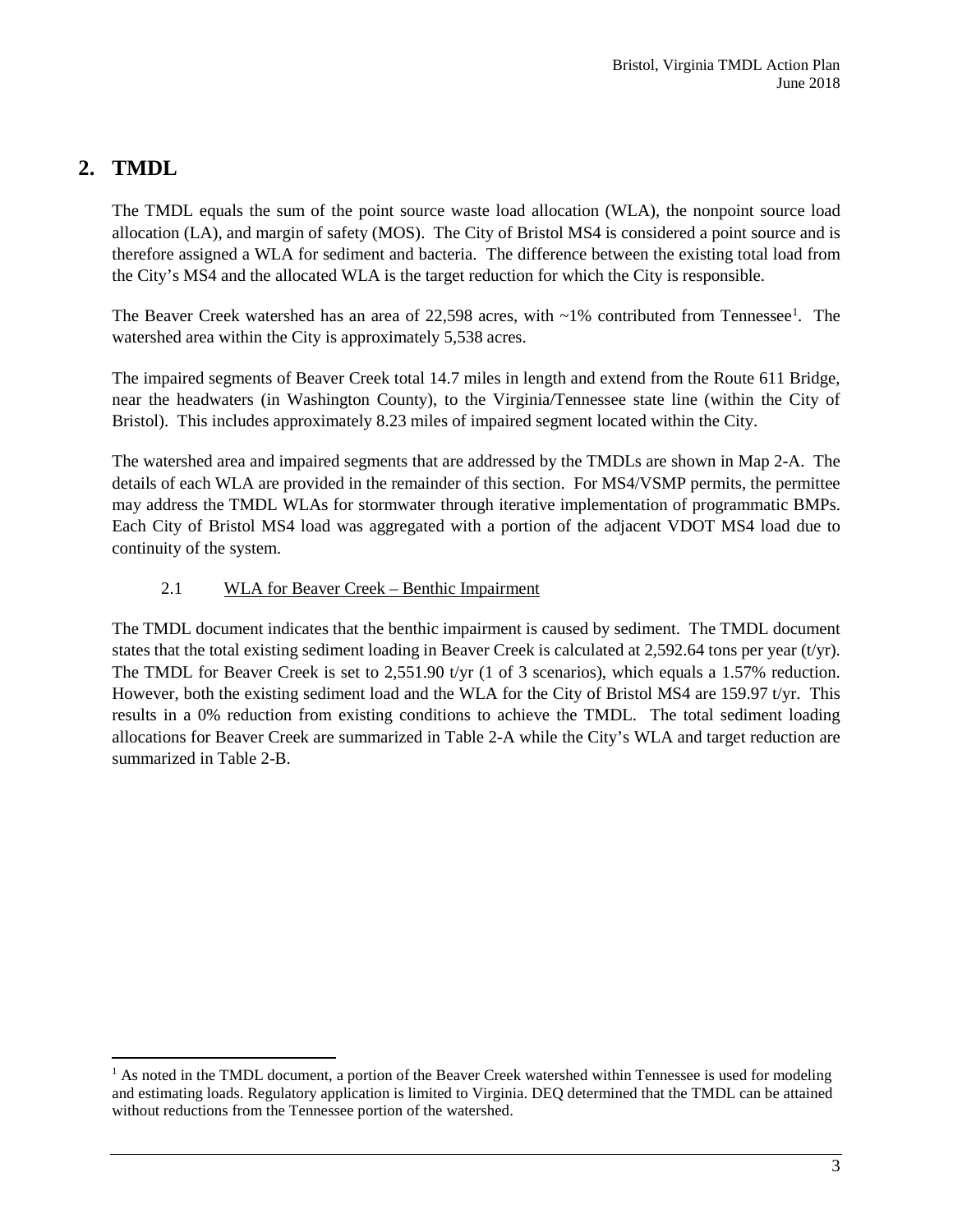

**Map 2-A – Beaver Creek Impairment and Watershed Delineation**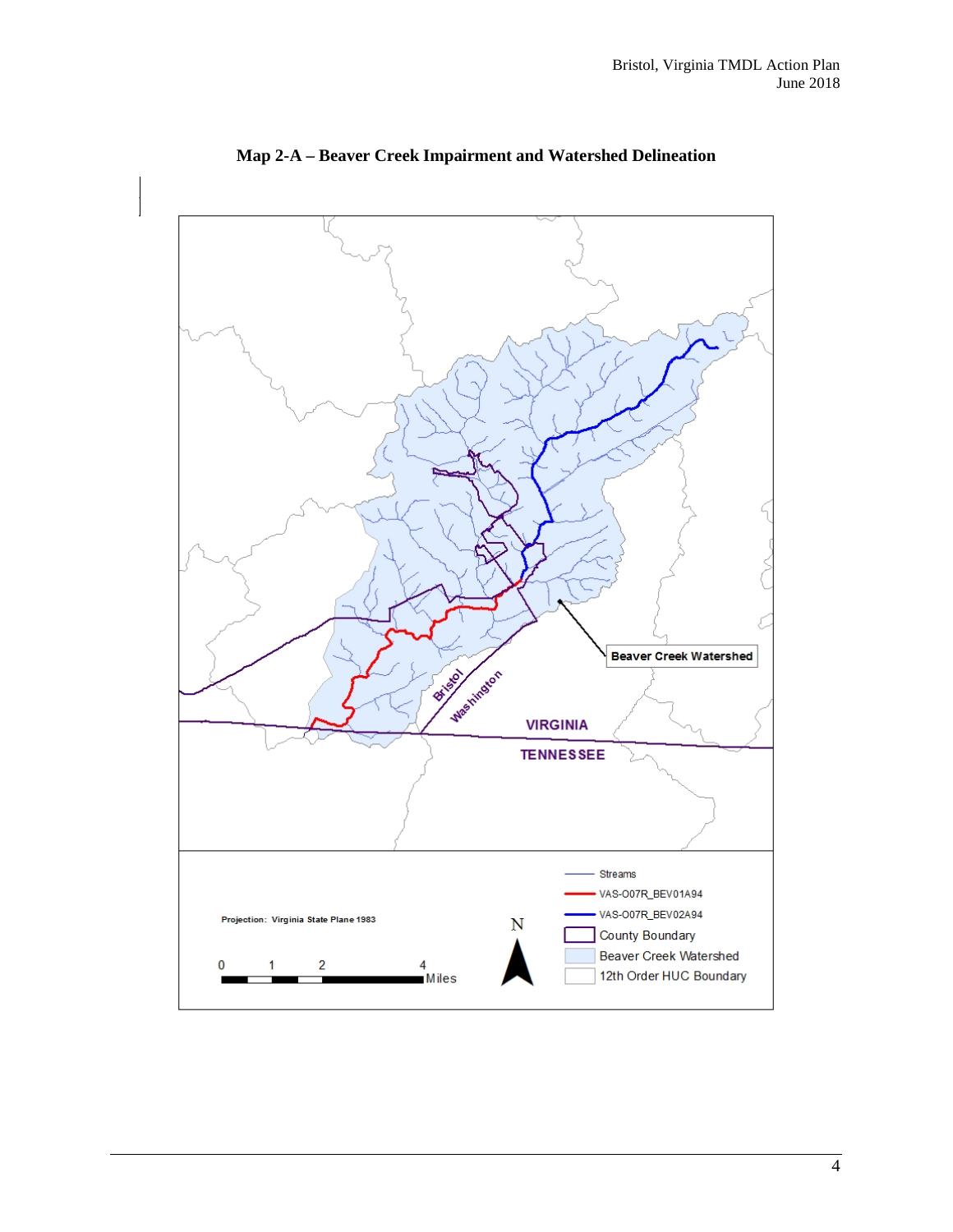<span id="page-8-3"></span>

| <b>Sediment Source</b>  | <b>Existing</b> | <b>TMDL WLA</b>     | <b>Scenario 1 Reduction</b> |
|-------------------------|-----------------|---------------------|-----------------------------|
|                         | (t/yr)          | (t/yr)              | $\frac{0}{0}$               |
| City of Bristol, VA MS4 | 159.97          | 159.97 <sup>2</sup> | 0%                          |

#### **Table 2-A – Beaver Creek WLA for the City of Bristol MS4 (Sediment)**

#### <span id="page-8-0"></span>2.2 WLA for Beaver Creek – Bacteria Impairment<sup>[3](#page-8-6)</sup>

The TMDL sets both the existing *E. coli* load and the WLA for the City of Bristol MS4 at 1.30E+12 cfu/year. This results in a 0% reduction from existing conditions to achieve the TMDL. This information is summarized in Table 2-C.

| Table 2-B – Beaver Creek WLA for the City of Bristol MS4 (E. coli) |  |  |  |
|--------------------------------------------------------------------|--|--|--|
|                                                                    |  |  |  |

<span id="page-8-4"></span>

| <b>Total Annual Loading for Existing</b><br>Conditions for Bristol MS4 $(cfu/yr)^4$ | <b>Total Annual Load</b><br><b>Allocation</b> (cfu/yr)<br><b>Assigned to Bristol MS4</b><br>Permit No. VAR040048 | <b>MOS</b> | % Reduction |
|-------------------------------------------------------------------------------------|------------------------------------------------------------------------------------------------------------------|------------|-------------|
| 1.30E+12                                                                            | --                                                                                                               | Implicit   | 0%          |

#### <span id="page-8-1"></span>**3. Evaluation of Significant Sources of Sediment and Bacteria**

Although the City has a 0% reduction assigned in the December 2016 TMDL document, this revised TMDL Action Plan identifies actions to be taken by the City to address potentially significant sources of sediment or bacteria to Beaver Creek. The first step in development of the action plan was to identify the Bristol MS4 service area that is subject to the Beaver Creek TMDL and to evaluate whether City facilities and activities subject to the TMDL are considered significant sources of sediment or bacteria.

#### 3.1 MS4 Service Area Delineation Methodology

<span id="page-8-2"></span>The Bristol MS4 service area is the area that drains to an outfall owned and/or operated by the City. Storm sewer system maps were used in conjunction with hydrologic features, local topographic data, and highresolution aerial photos to delineate the City's MS4 and to create an MS4 polygon layer. Drainage features were reviewed by engineers and planners using a GIS environment to account for storm sewer drainage areas and determine break points between the manmade and natural hydrologic systems. Excluded areas

 $\overline{\phantom{a}}$ 

<span id="page-8-5"></span><sup>2</sup> Beginning 2007, USEPA mandated that TMDL documents include a maximum daily load (MDL) as well as the annual limit as shown. The City of Bristol MS4 was assigned a WLA of 0.438 tons per day (t/day), but the reduction goal of 0% remains unchanged.

<span id="page-8-6"></span><sup>3</sup> Virginia adopted an *E. coli* and *enterococci* standard in 2003, and updated in 2009. Refer to Section 9 VC25-260- 170 or the TMDL document for detailed information with respect to state standards.

<span id="page-8-7"></span><sup>4</sup> MDL for City of Bristol MS4 is 3.56E+09, reduction requirement is 0%.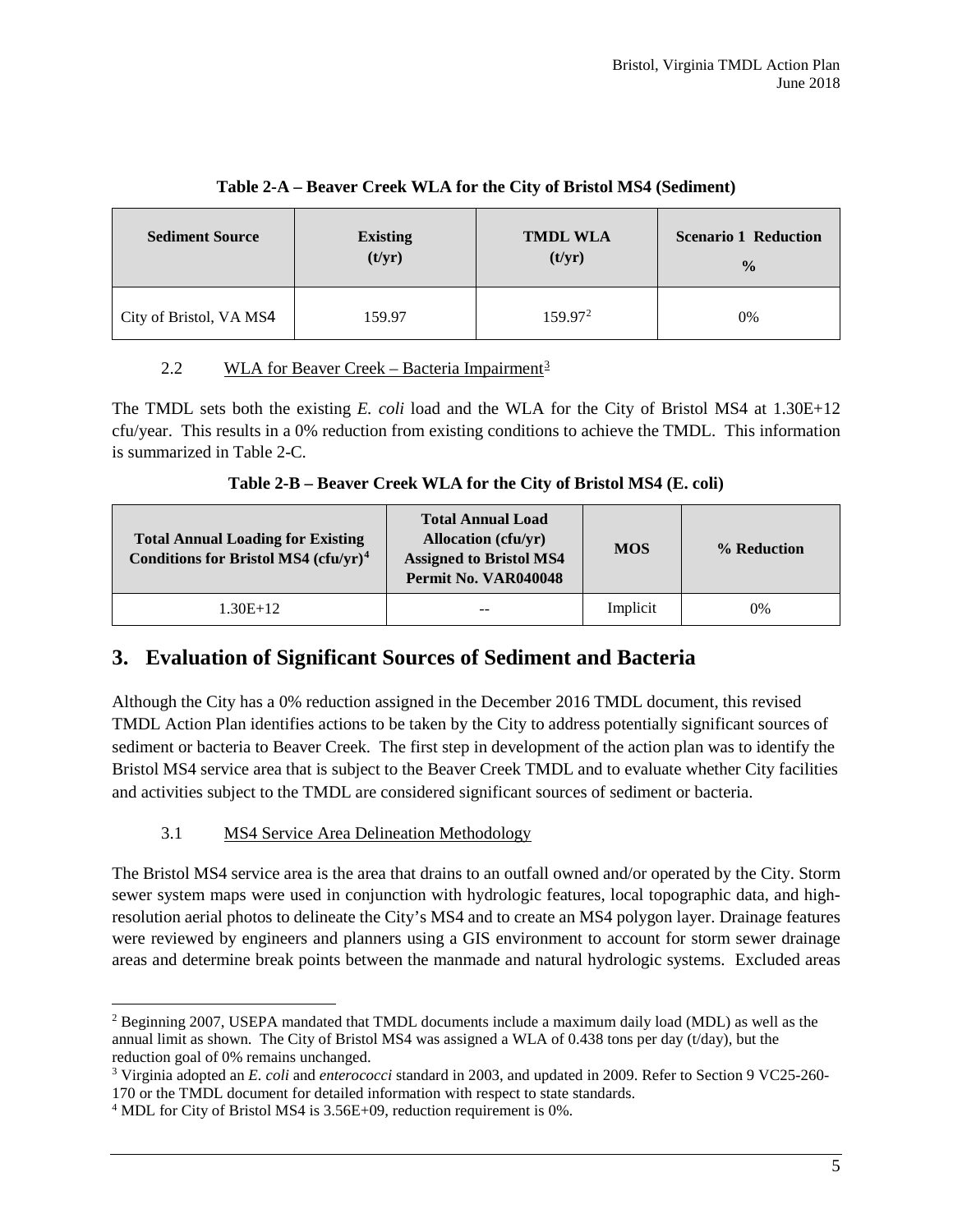are those that sheet flow directly to natural channels of major drainage sheds such as streams or creeks without the benefit of an engineered system. The City's storm sewer system and jurisdictional boundary is shown in relation to the Beaver Creek Watershed on Map 2.A.

In accordance with DEQ's Chesapeake Bay TMDL Special Guidance, the City may exclude from its MS4 service area land regulated under any general VPDES permit that addresses industrial stormwater and forested land of one half contiguous acre or more that meets specific criteria. The City identified 14 VPDES permitted facilities within its boundary. These facilities, listed in Table 3-A, are excluded from the City's  $MS4$  area<sup>[5](#page-9-1)</sup>.

<span id="page-9-0"></span>

| <b>Permit Holder</b>                                                | <b>VPDES Permit</b> | <b>Address</b>             |
|---------------------------------------------------------------------|---------------------|----------------------------|
| Universal Fibers Inc                                                | VAR050028           | 14401 Industrial Park Rd.  |
| <b>Bristol Integrated Solid Waste</b><br><b>Management Facility</b> | VAR050053           | 2125 Shakesville Rd.       |
| Strongwell Corporation-Bristol Div                                  | VAR050034           | 400 Commonwealth Ave.      |
| Bristol Compressors, Inc.                                           | VAR050043           | 15185 Industrial Park Rd.  |
| Snack Alliance Inc.                                                 | VAR050047           | 225 Commonwealth Ave. Ext. |
| Federal Pacific Transformer Co                                      | VAR050080           | 601 Old Airport Rd.        |
| Line Power Manufacturing Corp                                       | VAR050081           | 329 Williams St.           |
| Associated Asphalt Bristol LLC                                      | VAR050082           | 10 Spurgeon Ln             |
| Hirschfeld Industries Bridge LLC-<br><b>Bristol</b>                 | VAR050084           | 15083 Industrial Park Rd.  |
| <b>United Parcel Service</b>                                        | VAR050104           | 873 Bonham Rd.             |
| Sandvik Mining and Construction<br><b>USA</b>                       | VAR050468           | 15020 Industrial Park Rd.  |
| <b>AZZ</b> Galvanizing-Bristol                                      | VAR051522           | 14781 Industrial Park Rd.  |
| Wise Recycling-Bristol                                              | VAR51907            | 8 Coronet Dr.              |
| Reclaimed Resources Inc.                                            | VAR052241           | 191 Williams St.           |
| <b>ID Watson and Assoc Inc.</b>                                     | VAR052289           | 14400 Industrial Park Rd.  |

#### **Table 3-A – VPDES Permit Holders Within Bristol**

l

<span id="page-9-1"></span> $<sup>5</sup>$  This information includes current permit holders, which may or may not be listed as point sources in the TMDL</sup> document.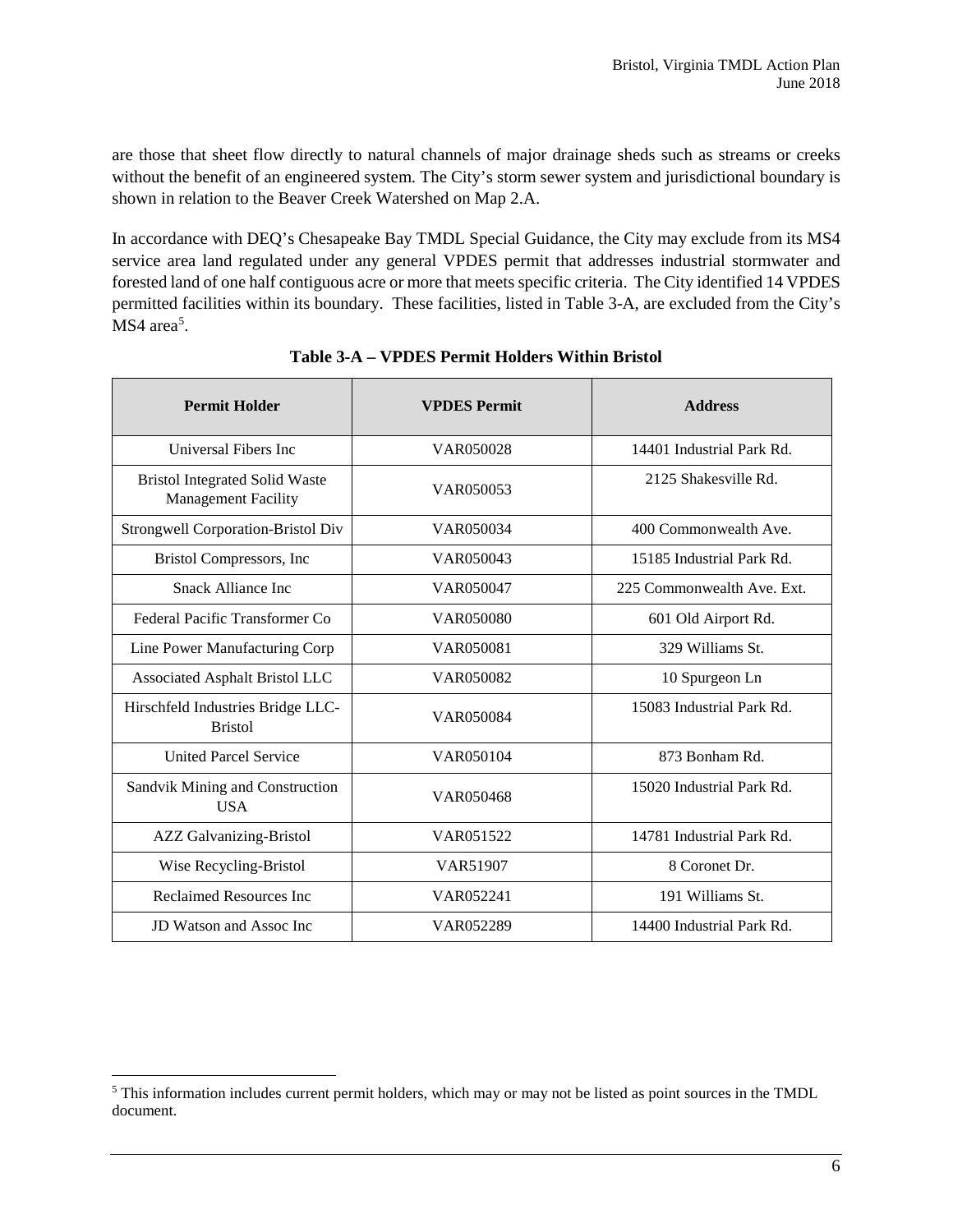#### 3.2 Evaluation of City-Owned Facilities Subject to the Beaver Creek TMDL

<span id="page-10-0"></span>An evaluation of City-owned facilities within the regulated MS4 service area was completed by Wood Environment and Infrastructure Solutions, Inc. (dba AMEC Earth & Environmental, Inc. in 2010) to determine whether any facility should be considered a significant source of sediment or bacteria to Beaver Creek. The MS4 permit defines a significant source as a facility that has a "discharge where the expected pollutant loading is greater than the average pollutant loading for the land use identified in the TMDL." The evaluation consisted of a desktop survey of City-owned facilities within the Beaver Creek watershed. Aerial imagery for each facility was observed for indications of conditions or activities that could constitute a significant source of sediment or bacteria<sup>[6](#page-10-2)</sup>. Additionally, field checks have occurred to verify active construction areas and large sections of disturbed soil are carried out with the proper erosion and sedimentation control techniques in place, and how sanitary waste disposal was handled at each facility. Facilities evaluated are listed in Table 3-B and include several parks and the Clear Creek Golf Course.

| <b>Type</b>        | <b>Address</b>                                                      | <b>Description</b>             |
|--------------------|---------------------------------------------------------------------|--------------------------------|
| Park               | 21361 Sugar Hollow Dr.                                              | Parks and Recreation Office    |
| Park               | 3600 Lee Hwy                                                        | <b>Sugar Hollow Park</b>       |
| Park               | E. Valley Dr.                                                       | Jim Slagle Park/Eastern LL     |
| Park               | $211$ Lee St.                                                       | <b>Veterans Memorial Park</b>  |
| Park               | Spencer St.                                                         | Fred Hayes Park                |
| Park               | Avondale Ln                                                         | Springdale Park                |
| Park               | Cumberland St. & Lee St.                                            | <b>Veterans Memorial Park</b>  |
| Park               | 429 Moore St.                                                       | Moore St. Park                 |
| Park               | <b>Washington St</b>                                                | Washington St. Park            |
| Park               | MKL Jr. Blvd @ Douglas Center                                       | <b>Breedlove Charles Park</b>  |
| Park               | Columbia Ave. & Mumpower Dr.                                        | <b>Mumpower Park</b>           |
| Park               | Rhode Island Ave & Hillside Ave                                     | <b>Highlandview Park</b>       |
| Park               | Portsmouth Ave.                                                     | <b>Portsmouth Park</b>         |
| Park               | Suncrest Dr.                                                        | <b>Suncrest Park</b>           |
| Park               | Piedmont & Scott St.                                                | Un-named                       |
| Vacant             | On Stage Coach Rd. north of<br>intersection with Hassan Heights Rd. | Vacant                         |
| <b>Golf Course</b> | 732 Harleywood Rd.                                                  | <b>Clear Creek Golf Course</b> |

<span id="page-10-1"></span>**Table 3-B – Bristol Facilities Subject to the Beaver Creek TMDL Where Site Visits Were Performed**

<span id="page-10-2"></span> $6$  Facilities considered to have a low potential for discharge had to meet all three of the following criteria: 1) developed and stable (offices, courts, schools, etc.); 2) served by sanitary sewer; and 3) does not routinely have construction activities, open ground or other exposed, erodible materials.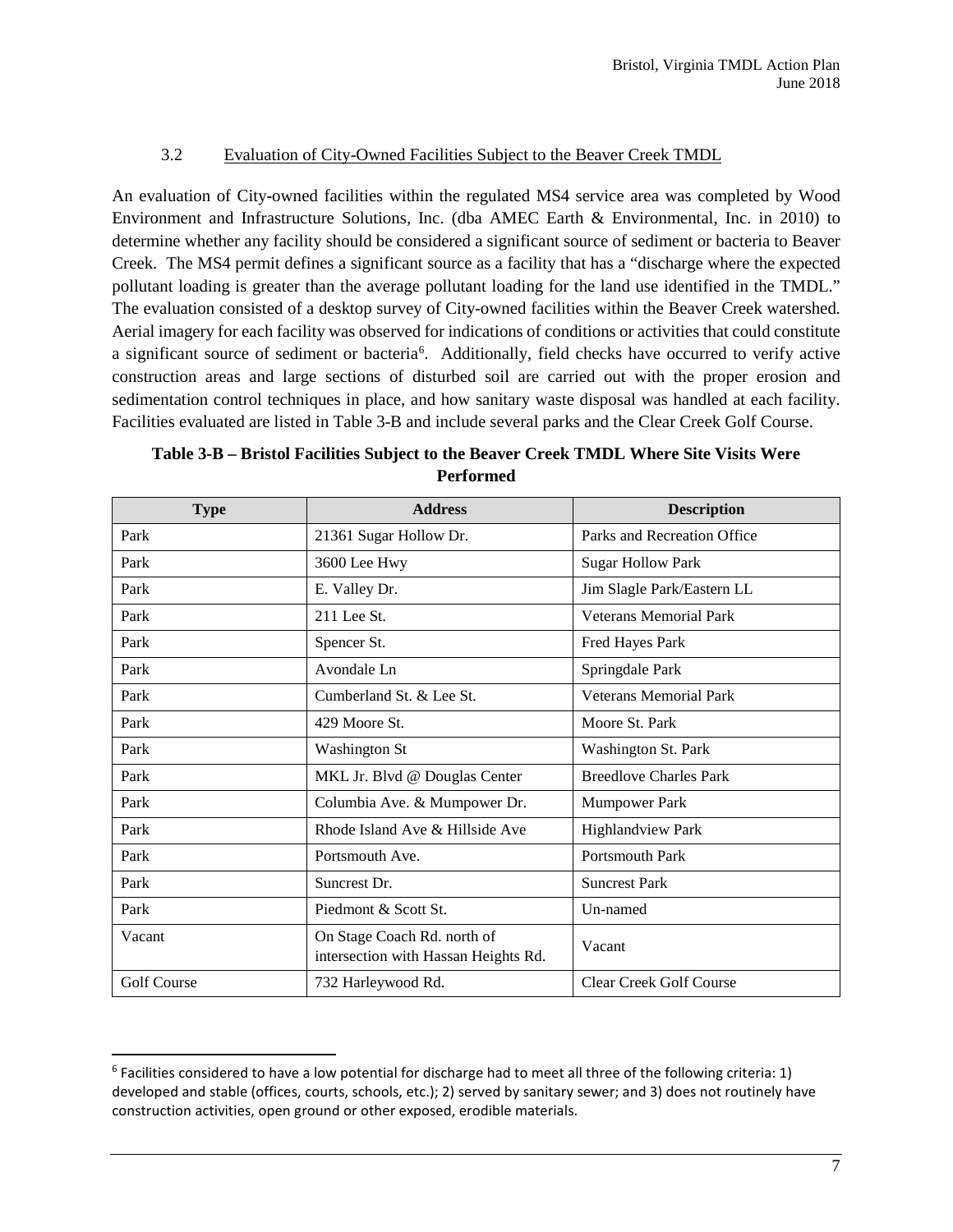#### Sediment

Several potential sources of sediment were considered in the evaluation. These include land disturbance from construction activities and large areas of exposed soil. In addition, while sediment loads from bank erosion occur outside of the regulated MS4, the TMDL establishes a link between increased stormwater flow from impervious surface areas and accelerated stream bank erosion. No large, un-managed areas of exposed soil were identified on City property. Any exposed soil identified by the City is addressed at the time of discovery and stabilized appropriately. The City addresses land disturbance from construction activities at its facilities through enforcement of its Erosion and Sediment Control Ordinance (Code of Bristol, Virginia, Chapter 50, Land Use, Article IV, Stormwater Management and Erosion and Sediment Control). Stormwater flow at City facilities is addressed through the City's adherence to the requirements of the Virginia Stormwater Management Act and attendant regulations as described in Section 4.

The following additional efforts have been completed to address sediment at Clear Creek Golf Course:

- Program to address streambanks even though they are outside the City's MS4 (coir logs installed around the lake).
- Restored existing wetland area at Clear Creek Golf Course.
- "No Mow" buffer strips along streams.
- Pervious pavement at Sugar Hollow Park.
- Rain gardens at Sugar Hollow Park.

Based on this evaluation, the City determined that no City-owned facility within the MS4 service area is currently a significant source of sediment to Beaver Creek.

#### Bacteria

Section 3 of the TMDL document indicates the City of Bristol MS4 has a contribution of bacteria from land-based sources (wildlife, pet waste, and human). The majority of City facilities within the MS4 service area are green spaces, which have the capacity to infiltrate stormwater runoff. These properties are typically open spaces where both wildlife and pet wastes can contribute bacteria, but that also have the capacity to sheet flow and infiltrate stormwater runoff, rather than directly introduce pollutants to nearby streams.

To reduce the potential for pet waste or human sources of bacteria to the MS4 and local streams, the City engages in the following:

- Restroom facilities with sewer access or portable toilet units that are regularly serviced (weekly) are provided at larger City-owned properties for public use (i.e., Clear Creek Golf Course, parks, etc.).
- The septic tank at Sugar Hollow Park near the recreation vehicle pump-out connection is regularly pumped once per year, which is sufficient for its use, and is routinely checked for failure.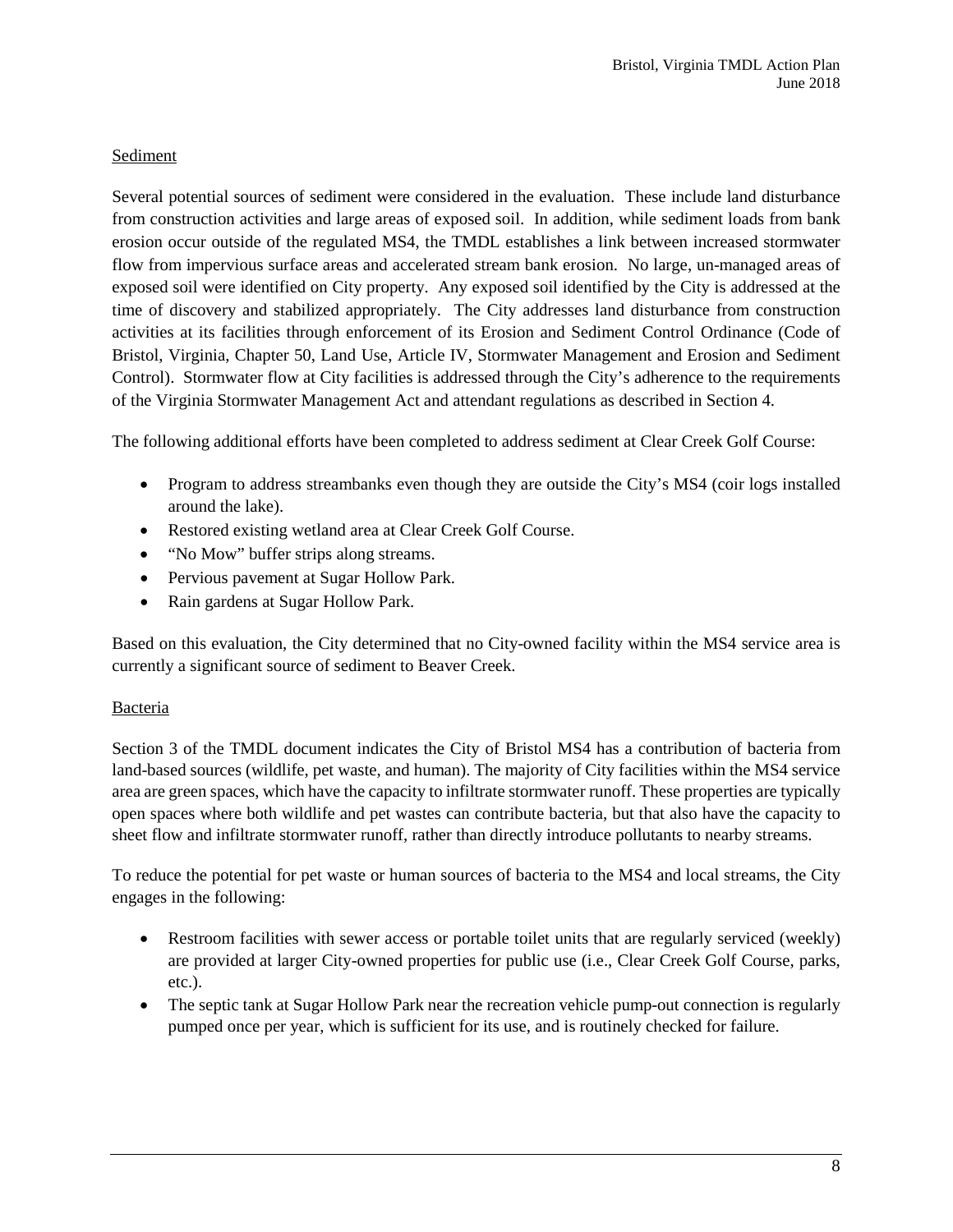- Clear Creek Golf Course utilizes compost material, which has been processed in a manner that eliminates the presence of pathogens<sup>[7](#page-12-3)</sup>. Additionally, appropriate erosion prevention and sediment control practices are used when the compost/soil mixture is used at the golf course.
- Pet waste stations and signage are provided in several parks. See Section 4 for details.

Based on this evaluation, the City determined that no City-owned facility within the MS4 service area is a significant source of bacteria to Beaver Creek.

#### <span id="page-12-0"></span>**4. Existing and Planned Management Controls**

This section describes the City's continued commitment to address sediment and bacteria pollution even through the revised TMDL document does not require a reduction from existing conditions to meet the City's WLA. Since numeric reduction targets have been reduced to 0%, load reduction calculations and estimates are for informational, and not regulatory compliance, purposes.

As provided for in the MS4 permit and TMDLs, the actions in this plan will be implemented in an iterative manner over multiple permit cycles. The City's actions for addressing sediment and bacteria will continue to be carried out through a combination of the City's MS4 Program Plan (Section 4.1), City-initiated projects (Section 4.2), and street sweeping (Section 4.3). Section 5 addresses legal authorities applicable to reducing sediment loads, including erosion and sediment control and post-development stormwater management. Section 6 addresses enhancements to public education, outreach, and employee training.

#### <span id="page-12-1"></span>4.1 MS4 Program Plan

l

Bristol has adopted an MS4 Program Plan that documents implementation of all MS4 permit requirements, including the programmatic and legal authority required to meet the "Special Condition for TMDLs Other Than the Chesapeake Bay TMDL" permit requirement. Relevant portions of the City's MS4 Program Plan are summarized in this document. The full MS4 Program Plan can be found at http://www.bristolva.org/DocumentCenter/View/967/MS4ProgramPlan\_WAppendices\_revDec2016.

Table 4-A provides a summary of elements of the six minimum control measures (MCMs) implemented by the City under the MS4 permit that relate to meeting the TMDL.

<span id="page-12-2"></span>**Table 4-A - MS4 Program Plan Components Related to Addressing the Benthic and Bacteria TMDLs**

| <b>Minimum Control</b>                                            | <b>MS4 Program Plan Elements Related to Controlling Total</b>                                                                                                                                                                        |
|-------------------------------------------------------------------|--------------------------------------------------------------------------------------------------------------------------------------------------------------------------------------------------------------------------------------|
| <b>Measure</b>                                                    | <b>Suspended Solids and Bacteria</b>                                                                                                                                                                                                 |
| Public Education and<br><b>Outreach on Stormwater</b><br>Impacts. | The City's MS4 Public Education and Outreach Plan identifies<br>bacteria (from pet waste) and sediment (from land-disturbing<br>activities) as two high-priority pollutants for the focus of the City's<br>public education program. |

<span id="page-12-3"></span><sup>7</sup> The compost is processed for an appropriate length of time at a temperature above 145°F, and is monitored continuously for moisture content, temperature, and oxygen.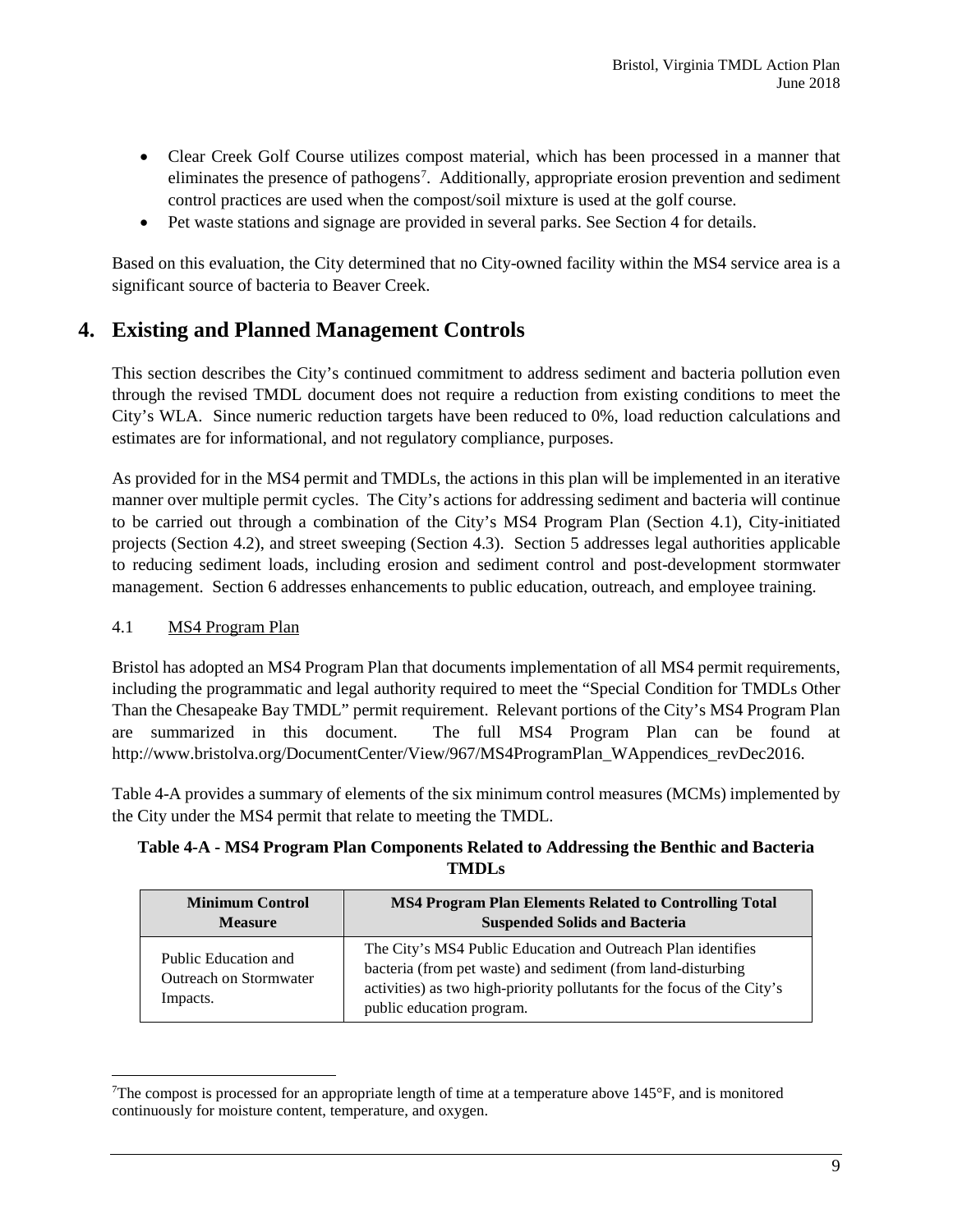| <b>Minimum Control</b><br><b>Measure</b>                                         | <b>MS4 Program Plan Elements Related to Controlling Total</b><br><b>Suspended Solids and Bacteria</b>                                                                                                                                                                                                                                                                                                                                                                                                                                                                                                                                                          |  |  |
|----------------------------------------------------------------------------------|----------------------------------------------------------------------------------------------------------------------------------------------------------------------------------------------------------------------------------------------------------------------------------------------------------------------------------------------------------------------------------------------------------------------------------------------------------------------------------------------------------------------------------------------------------------------------------------------------------------------------------------------------------------|--|--|
| <b>Illicit Discharge Detection</b><br>and Elimination                            | The City has integrated into its MS4 Program Plan an Illicit Discharge<br>Detection and Elimination (IDDE) Program. This program includes<br>preventing, identifying, and eliminating sources of bacteria and<br>sediment.                                                                                                                                                                                                                                                                                                                                                                                                                                     |  |  |
| <b>Construction Site</b><br><b>Stormwater Runoff Control</b>                     | Legal authority for the City's program is contained in <i>Chapter</i> 50<br>Land Use, Article IV, Stormwater Management and Erosion and<br>Sediment Control. The City was approved as a Virginia Stormwater<br>Management Program July 1, 2014.                                                                                                                                                                                                                                                                                                                                                                                                                |  |  |
| Post-Construction<br><b>Stormwater Management</b>                                | The City's post-construction stormwater management program is<br>designed to meet all applicable local, state and federal requirements to<br>minimize the long-term water quality impacts associated with<br>development and redevelopment. The City of Bristol Supplemental<br>Requirements to the Virginia Stormwater Management Handbook and<br>Virginia Erosion and Sediment Control Handbook, Chapter 50,<br>Article IV, and the Fee Schedule consistent with the obligations and<br>requirement set forth in the Virginia Stormwater Management<br>Regulations (9VAC25-870 et seq). The City was approved as a<br>VSMP authority by DEQ on July 1, 2014. |  |  |
| Pollution Prevention and<br>Good Housekeeping for<br><b>Municipal Operations</b> | The City maintains an active street sweeping program and training<br>program for personnel on illicit discharges, good housekeeping and<br>pollution prevention. These activities are intended to eliminate the<br>discharge of sediment and other pollutants from City facilities, as well<br>as guide staff who may observe discharges or potential discharges to<br>the MS4 while working in the field.                                                                                                                                                                                                                                                     |  |  |

#### <span id="page-13-0"></span>4.2 City-Initiated Projects

Urban Stream Restoration Projects (Benthic Impairment)

This section summarizes urban stream restoration projects intended to reduce sediment loads. Three projects were implemented in 2012 in the Beaver Creek watershed. The projects were located in Sugar Hollow Park and Pal's Restaurant within the City of Bristol in a portion of Beaver Creek subject to the benthic TMDL.

Urban stream restoration projects installed on or after January 1, 2006 may use the interim approved sediment removal rates developed by the Chesapeake Bay Program to calculate credits for use in TMDL implementation for the Chesapeake Bay area. DEQ recommends that permittees use the interim approved removal rates to calculate reductions for stream restoration projects. The approved removal rates are shown in Table 4-B.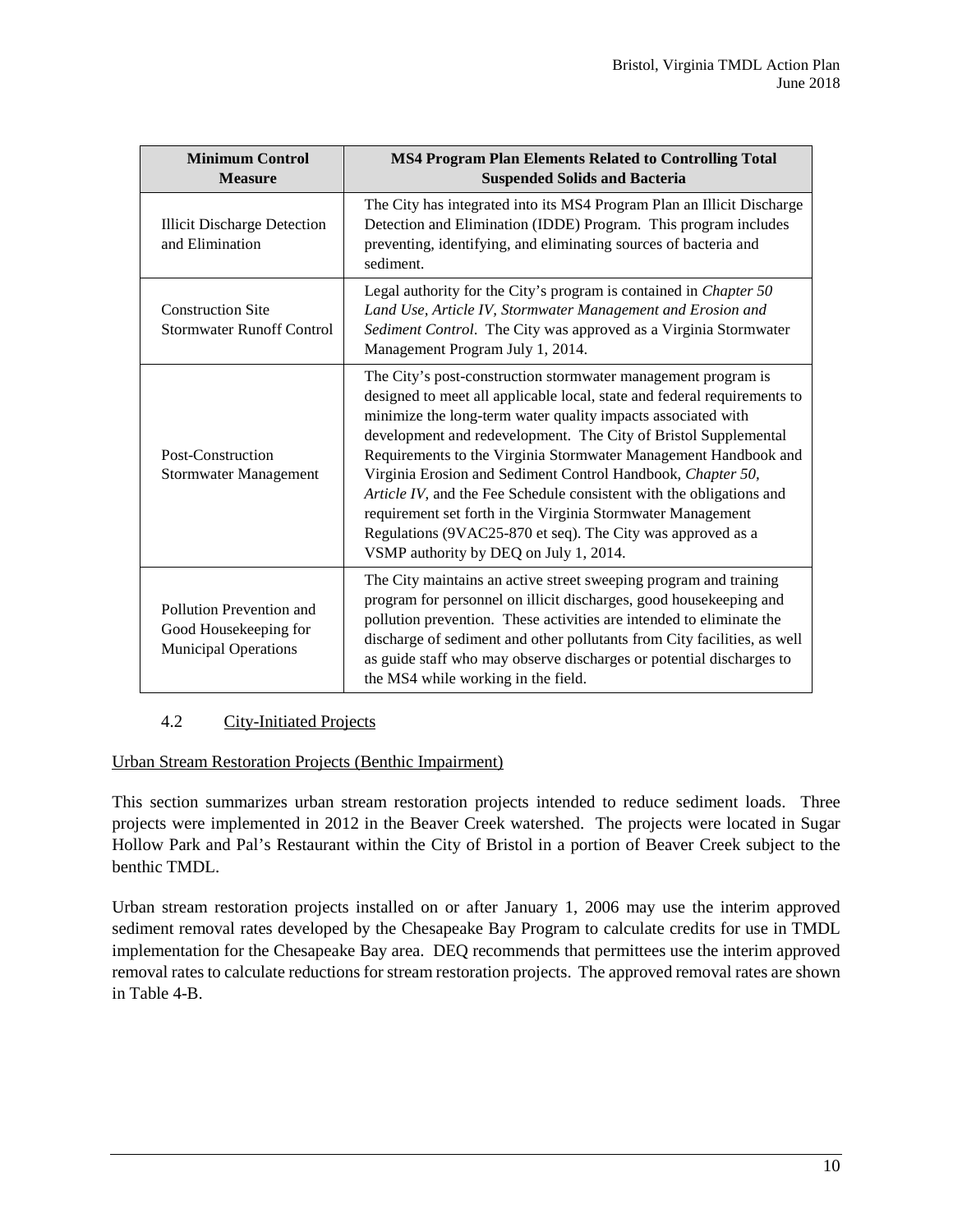<span id="page-14-0"></span>

| <b>BMPs</b>               | <b>How Credited</b>                      | <b>Total Suspended Solids</b><br>(lb/ft/vr) |
|---------------------------|------------------------------------------|---------------------------------------------|
| <b>Stream Restoration</b> | Mass reduction/length (lbs/linear ft/yr) | 44.88                                       |

#### **Table 4-B - Urban Stream Restoration Removal Rates**

The sediment delivery ration of 44.88 lbs/ft/yr is intended to address the Chesapeake Bay. Guidance memo GM16-2006 allows use of a credit for local TMDLs. Information on sediment delivery ratios can be found in a paper titled: *Recommendations of the Expert Panel to Define Removal Rates for Individual Stream Projects* (Chesapeake Stormwater Network and Center for Watershed Protection, 2014). Using Table 3 and Section 2.5, the credit allowed for the local TMDL is determined to be 247.96 lb/ft/yr.

The urban stream restoration project located at the Pal's Restaurant restored 160 linear feet of stream channel in Beaver Creek. The projects in Sugar Hollow Park restored 690 linear feet of stream channel in Beaver Creek and 520 feet of stream channel in an unnamed tributary to Beaver Creek. Both projects involved restoring the pool riffle sequence by installing rock cross vanes and J-Hooks within the stream channel. The channel banks were restored with native trees and grasses by means of live staking and brush mattresses. Table 4-C shows the calculated Total Suspend Solids (TSS) removed in pounds per year (lbs/year) for each project. The total estimated annual TSS removed as a result of these projects is 339,702 lbs/year.

<span id="page-14-1"></span>

| Date<br><b>Installed</b> | <b>BMP</b> Name                                     | <b>Type</b>                  | Contributing<br><b>Drainage</b><br>Area (acres) | <b>Stream</b><br>Length<br><b>Restored</b><br>(f <sup>t</sup> ) | <b>TSS</b><br><b>Removed</b><br>(lbs/yr) | <b>Local TMDL</b><br><b>TSS Removed</b><br>(lbs/yr) |
|--------------------------|-----------------------------------------------------|------------------------------|-------------------------------------------------|-----------------------------------------------------------------|------------------------------------------|-----------------------------------------------------|
|                          | <b>Beaver Creek</b>                                 | Stream                       |                                                 |                                                                 |                                          |                                                     |
| 3/23/12                  | (Pal's Reach)                                       | Restoration                  | 17,559                                          | 160                                                             | 7,181                                    | 39,673.22                                           |
| 5/20/12                  | <b>Beaver Creek</b><br>(Sugar Hollow<br>Park Reach) | Stream<br>Restoration        | 8,871                                           | 690                                                             | 30,967                                   | 171,091                                             |
| 5/20/12                  | Unnamed<br>Tributary to<br><b>Beaver Creek</b>      | <b>Stream</b><br>Restoration | 1,205                                           | 520                                                             | 23,338                                   | 128,938                                             |
| Total                    |                                                     |                              |                                                 | 1,370                                                           | 61,486                                   | 339,702                                             |

**Table 4-C - Urban Stream Restoration Projects**

#### Structural Stormwater Projects (Benthic Impairment)

The January 25, 2016 version of this TMDL Action Plan identified several stormwater retrofit projects that were either under construction or were to be completed prior to the end of the current MS4 permit cycle. The projects were intended to help the City reach the numeric pollutant reduction targets assigned in the 2004 TMDL document. Some of these projects were not constructed. Although no longer needed to meet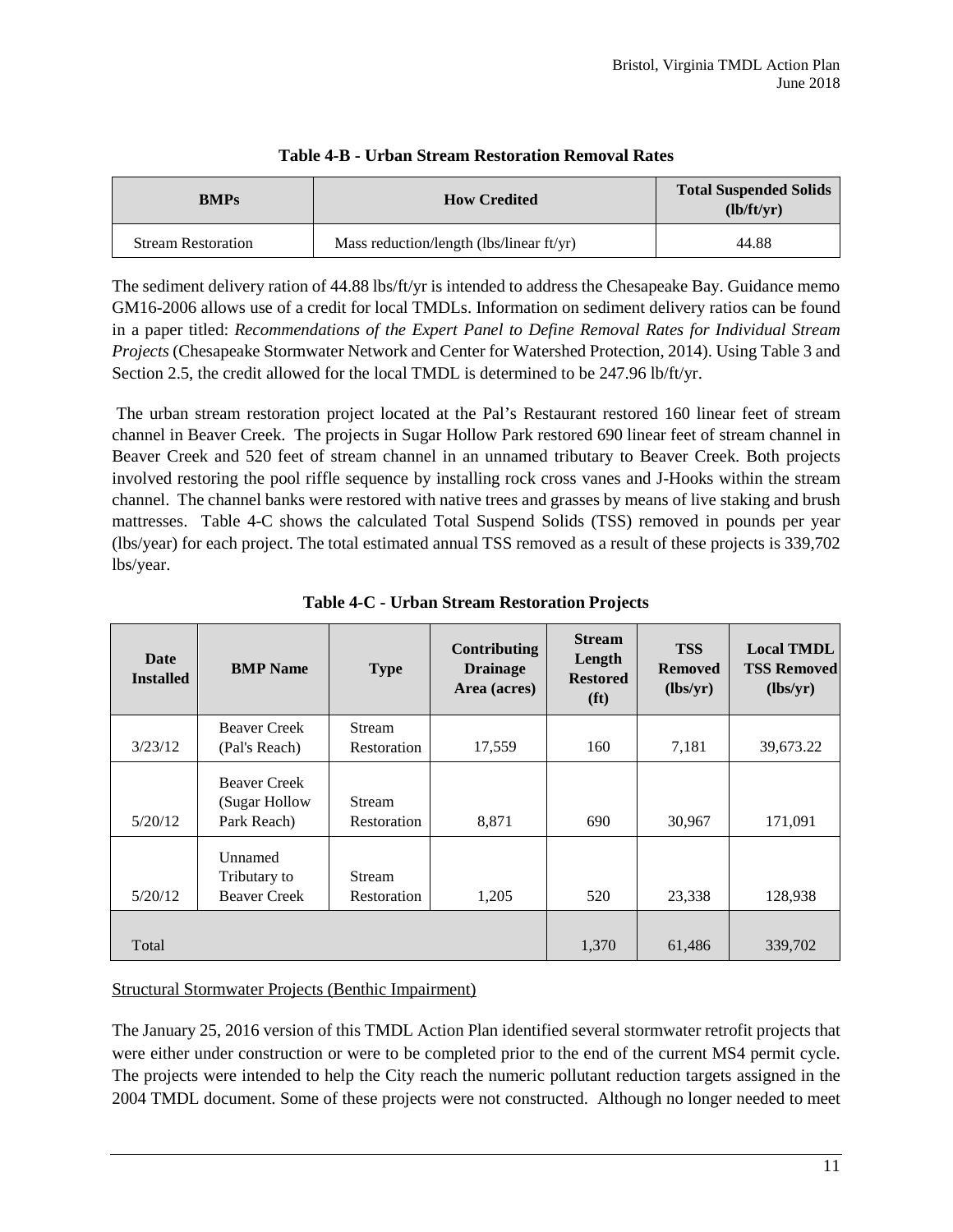the reduction targets, DEQ notified the City that the discrepancy could result in an enforcement action since the TMDL Action Plan is considered an enforceable part of the MS4 permit. Based on discussions with DEQ it was determined that this TMDL Action Plan needed to be updated and approved by DEQ to reflect the revised target reduction for the City's MS4 of 0%. The rectification between the 2016 TMDL document and the City's TMDL Action Plan is accomplished in this June 2018 revision.

The City recognizes it has unique opportunities to implement projects that may reduce sediment loads from its MS4 to Beaver Creek. Going forward, should the City engage in retrofits, it will provide project descriptions and any information about reductions to DEQ in its MS4 annual reports.

#### Pet Waste Receptacles and Education (Bacteria Impairment)

The City currently implements a pet waste education and outreach program in a number of City parks, including the provision of pet waste stations the posting of signage, and the distribution of flyers at local events about the importance of proper disposal of pet waste. These activities are included in the City's MS4 Program Plan as an effective strategy for reducing pet waste as a source of bacteria pollution in stormwater runoff. Efforts to educate the community about proper disposal of pet wastes are described further in Section 6. Parks and the number of pet waste stations located in each is provided in Table 4-E. The City will continue to assess whether additional pet waste stations are needed to address an identified problem or underserved areas.

<span id="page-15-1"></span>

| Park                       | <b>Number of Pet Waste Stations</b> |
|----------------------------|-------------------------------------|
| <b>Bell Meadows Park</b>   |                                     |
| Moore St. Park             |                                     |
| <b>Sugar Hollow Park</b>   |                                     |
| Veterans War Memorial Park |                                     |

#### **Table 4-D – Pet Waste Stations**

The City will define a process for determining problems and when to deploy additional stations or alternative strategies, and report progress in its MS4 annual report.

#### <span id="page-15-0"></span>4.3 Street and Parking Lot Sweeping Expansion (Benthic Impairment)

The City implements a street sweeping program of City-owned properties. The DEQ *Chesapeake Bay TMDL Special Condition Guidance* identifies street sweeping programs as a control measure for the reduction of sediment loads. Although the City is not subject to the DEQ Chesapeake Bay TMDL Special Condition, it sweeps streets and parking lots on a regular schedule identified in the MS4 Program Plan. The City tracks the amount of solids collected from street sweeping on an annual basis as shown in Table 4-F. A fraction of the solids collected can be credited to TSS removal per DEQ Guidance Memo No. 15-2005. The annual solids collected are multiplied by a factor to convert to dry weight and account for the TSS fraction as shown in Table 4-F. Table 4-F shows that street sweeping removes an average of 46.737 tons/year of TSS.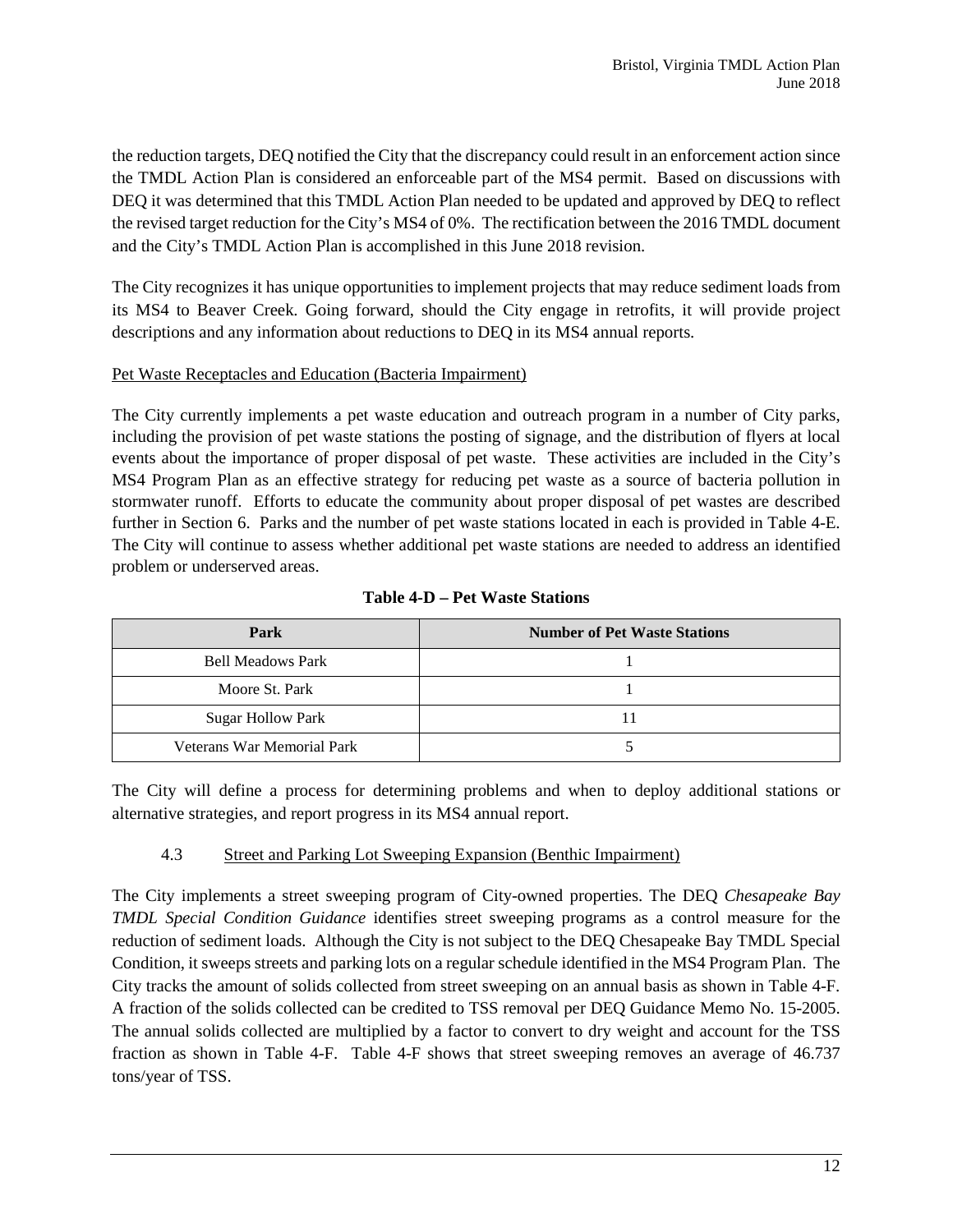<span id="page-16-1"></span>

| <b>Fiscal Year</b>                                                                | <b>Street Sweeping Solids</b><br><b>Collected</b> (tons) | <b>Dry Solids Collected</b><br>$(tons/yr)^1$ | <b>TSS Collected</b><br>$(tons/yr)^2$ |
|-----------------------------------------------------------------------------------|----------------------------------------------------------|----------------------------------------------|---------------------------------------|
| FY 2007                                                                           | 171.08                                                   | 119.76                                       | 35.93                                 |
| <b>FY 2008</b>                                                                    | 237.58                                                   | 166.31                                       | 49.89                                 |
| FY 2009                                                                           | 193.26                                                   | 135.28                                       | 40.58                                 |
| FY 2010                                                                           | 150.86                                                   | 105.60                                       | 31.68                                 |
| FY 2011                                                                           | 252.15                                                   | 176.51                                       | 52.95                                 |
| FY 2012                                                                           | 169.13                                                   | 118.39                                       | 35.52                                 |
| FY 2013                                                                           | 254.44                                                   | 178.11                                       | 53.43                                 |
| FY 2014                                                                           | 144.5                                                    | 101.15                                       | 30.35                                 |
| FY 2015                                                                           | 177.59                                                   | 124.31                                       | 37.29                                 |
| FY 2016                                                                           | 257.00                                                   | 179.90                                       | 53.97                                 |
| FY 2017                                                                           | 218.00                                                   | 152.60                                       | 45.78                                 |
| Average (tons/year)                                                               | 222.559                                                  | 155.792                                      | 46.737                                |
| <sup>1</sup> Weight of solids collected multiplied by 0.7 to determine dry weight |                                                          |                                              |                                       |
| <sup>2</sup> Weight of dry solids multiplied by 0.3 to determine TSS removed      |                                                          |                                              |                                       |

#### **Table 4-E – Urban Street Sweeping**

The City will continue to provide information on the amount of sediment removed as a result of street sweeping and not discharged to Beaver Creek in its MS4 annual reports to DEQ.

#### <span id="page-16-0"></span>**5. Legal Authorities**

The MS4 permit requires the City to identify ordinances and legal authorities, BMPs policies, plans procedures, and contracts that are applicable to the TMDL. The table below provides a summary of these items as they relate to sediment and bacteria.

After review of the City's existing MS4 Program Plan and legal authorities, no additional legal authorities are required for compliance with the "Special Condition for TMDLs Other Than the Chesapeake Bay TMDL."

| <b>Title</b>                                                                               | <b>Applicability</b>                                                                                                                                                                                                                                                                                                                                                                                                                       |
|--------------------------------------------------------------------------------------------|--------------------------------------------------------------------------------------------------------------------------------------------------------------------------------------------------------------------------------------------------------------------------------------------------------------------------------------------------------------------------------------------------------------------------------------------|
| Chapter 50 Land Use, Article IV, Stormwater<br>Management and Erosion and Sediment Control | The Stormwater Management Ordinance, modified in<br>2014, established the City's authority to implement and<br>enforce a comprehensive stormwater management<br>program. Components include: (a) Illicit Discharge<br>Detection and Elimination; (b) Construction Site<br>Stormwater Runoff Control, (c) Post-Construction<br>Stormwater Management; and (d) Stormwater<br>Management System Maintenance.<br>Specific to sediment control: |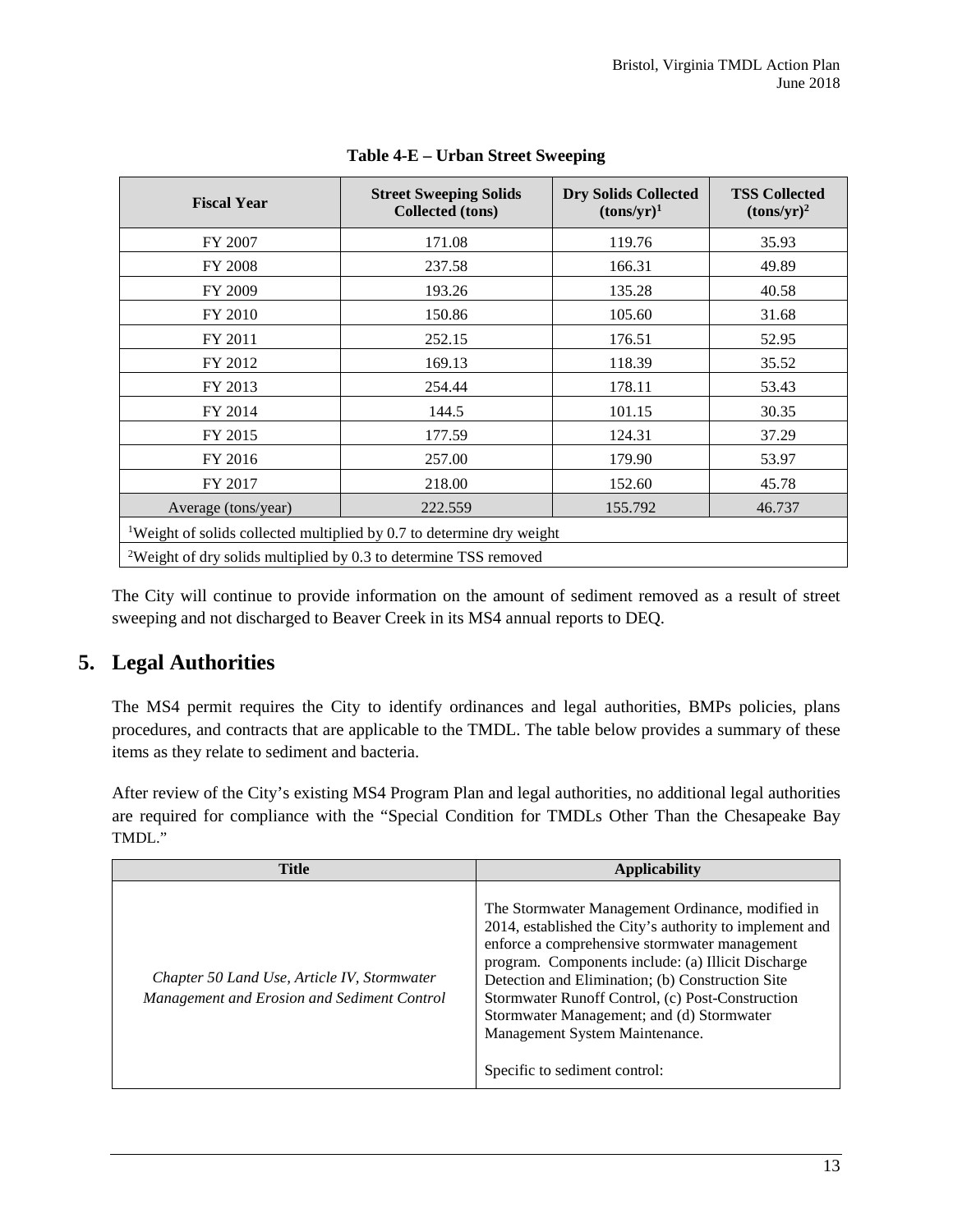| <b>Title</b>                                        | <b>Applicability</b>                                                                                                                                                                                                                                                                                                             |  |  |
|-----------------------------------------------------|----------------------------------------------------------------------------------------------------------------------------------------------------------------------------------------------------------------------------------------------------------------------------------------------------------------------------------|--|--|
|                                                     | Sec. $50-439$ (a) (1) requires persons engaged in land<br>disturbing activities which result in disturbances that<br>exceed 10,000 square feet to obtain a land disturbing<br>permit prior to commencement of such activities.                                                                                                   |  |  |
|                                                     | Sec. $50-439$ (a) (2) the land disturbing permit<br>application shall include an erosion and sediment<br>control plan and comply with the standards.                                                                                                                                                                             |  |  |
|                                                     | Sec. 50-439 (a) (3) requires all regulated development<br>and redevelopment within the City to develop a<br>stormwater management plan.                                                                                                                                                                                          |  |  |
|                                                     | Sec. 90-231 requires the notification of known or<br>suspected release of materials that may result in illicit<br>discharges or pollutants discharging into stormwater or<br>the MS4.                                                                                                                                            |  |  |
| Chapter 90 Utilities, Article IV, Stormwater System | Sec. 90-241 prohibits illicit discharges into the storm<br>sewer system.                                                                                                                                                                                                                                                         |  |  |
|                                                     | Sec. 90-242 prohibits illicit connections and requires<br>abatement for such connections.                                                                                                                                                                                                                                        |  |  |
|                                                     | Sec. 90-243 requires the elimination of illicit<br>discharges and connections.                                                                                                                                                                                                                                                   |  |  |
| <b>Stormwater Pollution Prevention Plan</b>         | The Bristol Integrated Solid Waste Management<br>Facility and Transit Facility maintains a SWPPP in<br>accordance with its VPDES industrial permit. The<br>SWPPP contains BMPs for stormwater pollution<br>prevention training, including identifying and<br>eliminated illicit discharges, and erosion and sediment<br>control. |  |  |

### <span id="page-17-0"></span>**6. Enhanced Education, Outreach, and Training**

As noted in Section 3.4, the City adopted and integrated a Public Education and Outreach Plan into its MS4 Program Plan. The plan includes specific education, outreach, and training on subjects related to the reduction of sediment and bacteria in stormwater runoff. Of particular note is the IDDE, VESCP, and VSMP programs and related training that specifically includes potential sources of sediment and bacteria. These programs leverage annual training efforts that underpin the City's ability to proactively address pollutant sources. The City will continue to assess whether additional enhancement of education, outreach and training would be beneficial to reducing sediment loads within the Beaver Creek watershed.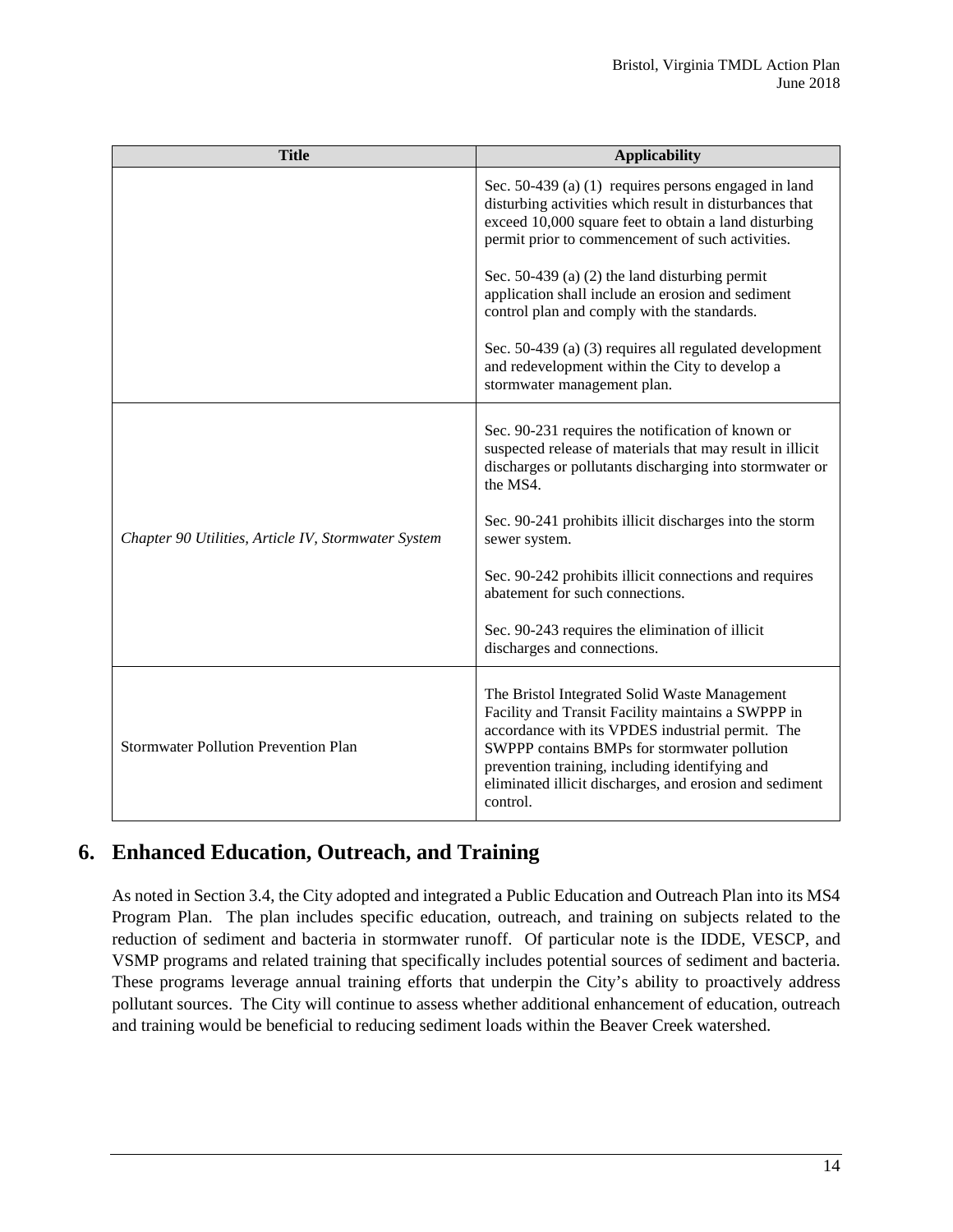#### <span id="page-18-0"></span>**7. Schedule and Milestones**

This Beaver Creek TMDL Action Plan will be implemented in accordance with the following schedule and milestones.

<span id="page-18-2"></span>

| <b>Implementation Item</b>                                 | <b>Description</b>                                                                                                                                                                                                                                                                                    | <b>Schedule and Milestones</b>                                                                                                                                                            |
|------------------------------------------------------------|-------------------------------------------------------------------------------------------------------------------------------------------------------------------------------------------------------------------------------------------------------------------------------------------------------|-------------------------------------------------------------------------------------------------------------------------------------------------------------------------------------------|
| MS4 Program Plan                                           | The MS4 Program Plan will be<br>updated to reflect the revised<br>Beaver Creek Action Plan.<br>The City will continue to<br>implement the MS4 Program Plan,<br>including elements related to<br>sediment and bacteria, in<br>accordance with the schedule<br>provided for in the MS4 Program<br>Plan. | The MS4 Program Plan update<br>submitted to DEQ with annual<br>report.                                                                                                                    |
| City-Initiated Stream Projects -<br>Sediment WLA           | The City implemented three in-<br>stream projects on City properties<br>within the Beaver Creek<br>watershed.                                                                                                                                                                                         | Three projects were implemented<br>in 2012.                                                                                                                                               |
| Planned Structural Projects -<br>Sediment WLA              | Projects designed to reduce<br>volume through infiltration or<br>other strategies.                                                                                                                                                                                                                    | Projects will be assessed and<br>constructed on an as-needed basis.                                                                                                                       |
| Pet Waste Receptacles and<br><b>Education-Bacteria WLA</b> | Signage/pet waste stations<br>provided in parks.                                                                                                                                                                                                                                                      | Seventeen stations installed since<br>2007. The City will monitor the<br>need for additional signage/pet<br>waste stations and report any new<br>facilities in the MS4 annual<br>reports. |
| <b>Estimate TSS Removed by Street</b><br>Sweeping          | The City will continue to remove<br>sediment through its street<br>sweeping program.                                                                                                                                                                                                                  | Report removal amounts in the<br>MS4 annual report.                                                                                                                                       |

| <b>Table 7-A - Schedule and Milestones</b> |
|--------------------------------------------|
|--------------------------------------------|

#### <span id="page-18-1"></span>**8. Assessment of Effectiveness**

The effectiveness of this TMDL Action Plan is assessed in terms of progress toward meeting the reduction targets established for the City's MS4 in the TMDL document. Since the reduction target is 0%, all actions in this TMDL Action Plan exceed effectiveness targets.

For the purposes of this plan, the measure of assessing the effectiveness of programmatic BMPs will include specific documentation related to those efforts (sign-in sheets for training, results of IDDE dry weather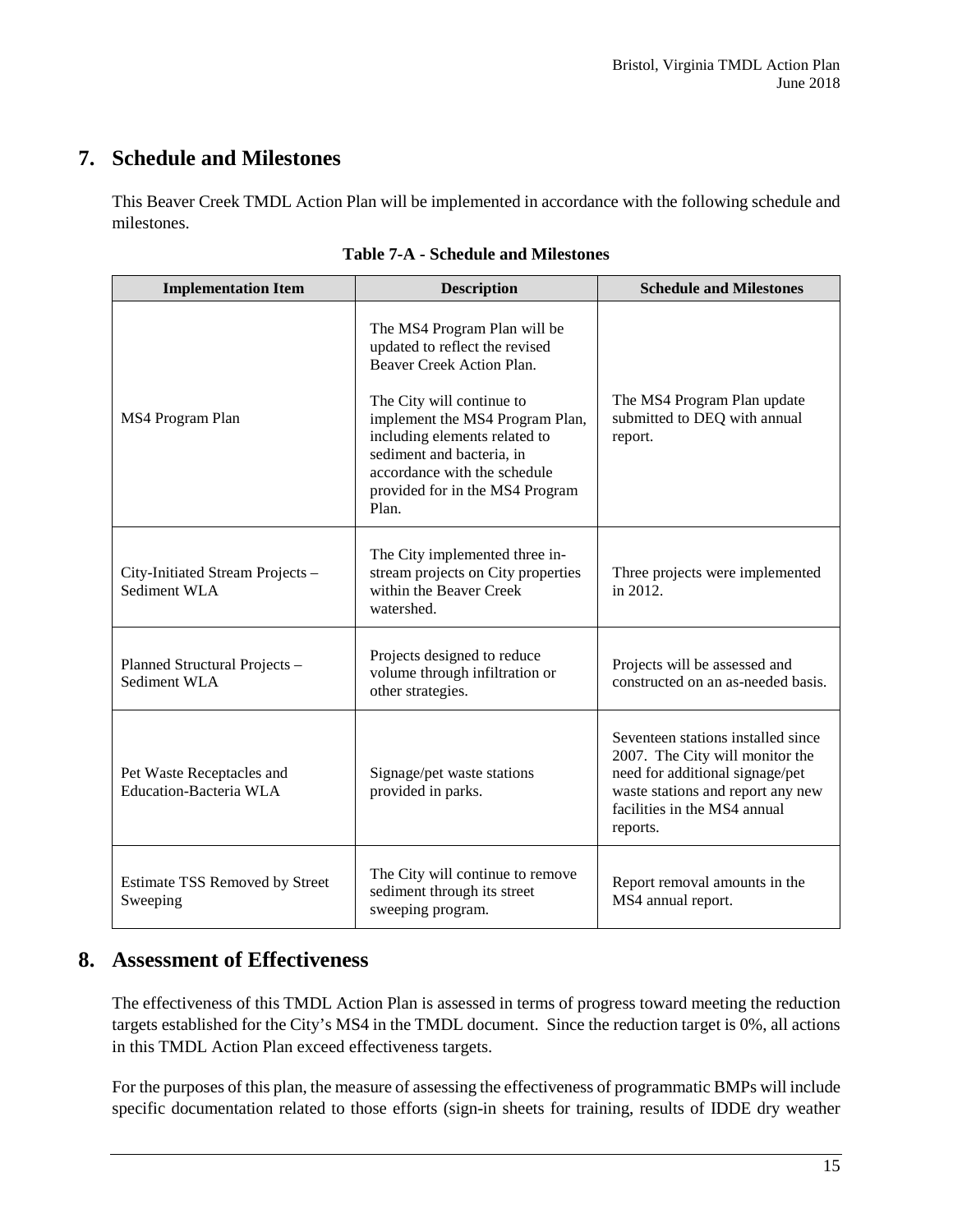outfall monitoring, etc.). The measure of assessing the effectiveness of stream projects, structural stormwater projects, and street sweeping above and beyond regulatory requirements is the reduction in pounds of sediment per year. All measures will be summarized in the annual reports to DEQ.

Table 8-A summarizes the existing sediment load, the City's assigned sediment WLA, and anticipated load reductions as a result of strategies outlined in this TMDL Action Plan. With new criteria expressed as 0% reduction in the revised TMDL document, the City removed percent reduction estimates and instead has focused on pounds or tons removed, where applicable, through its TMDL actions.